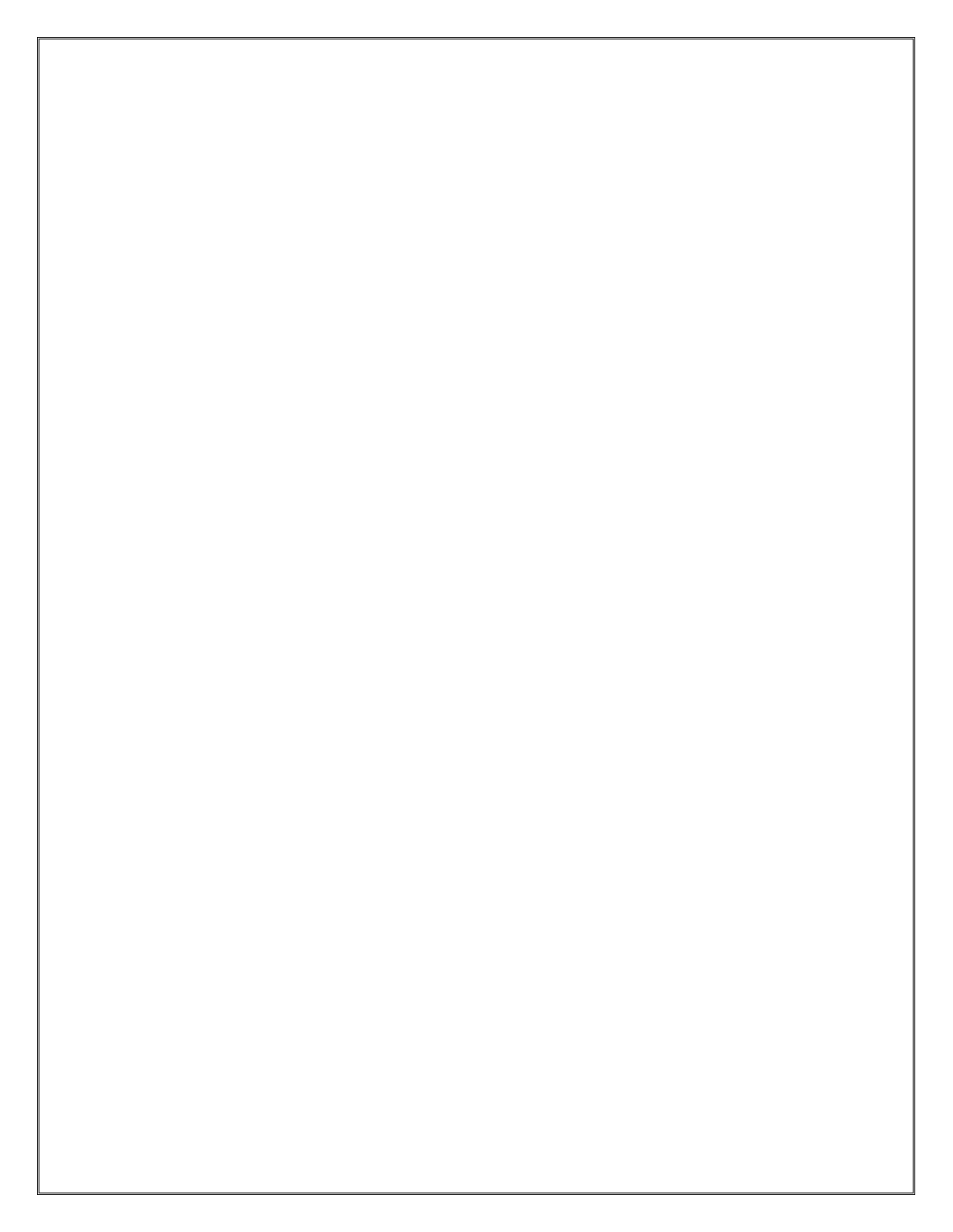

# Biindigen Welcome Bienvenue

# Individual Self Esteem and Transition to Adolescence with Respect [ISTAR] Research Network

Around the world societies vary in the formality of practices to signify and aid the transitions of adolescence. Where Indigenous culture is strong, various forms of traditional initiation rites may have been preserved in that traditional knowledge, and can be used to assist in creating a map for contemporary youth to navigate the troubled waters of adolescence. Rapid societal changes have impacted on the relevance of traditional rites. The experience of Indigenous people caught in the confrontation between traditional and emerging adolescent transition practices is of great interest.

However, the research problem is not exclusive to Indigenous people. It affects all cultures around the world. It is hoped that the outcome from this research network can be used to further enhance the map for modern youth to navigate these troubled waters. This is an acute challenge in the 21st century.

The entry point into conception of this project was concerns about increased problems around adolescents' sexual and mental health and the potential future impact this might have on our society. Trying to influence children's transition to adulthood is a complex medical, psychological, sociological and educational challenge that requires us to understand the pedagogical principles of transition and (to use an old term) initiation rites for young adolescent to communicate abstract ideas of social and physical well-being to young people not always equipped to understand abstracted future thinking. Thus, we have taken a holistic view and created this multi-professional, international research network.

As part of this research network, we host biennial conferences on varying themes which link back to transitions. The inaugural conference in 2013 was held in Cairns, Australia with the theme: From childhood to adulthood with self-esteem, body-esteem and identity. The conference united researchers, clinicians, practitioners, teachers, policy makers, and other health sector employees through presentations, posters, and roundtable discussions.

If you are interested in joining the ISTAR research network, please let the hosting conference coordinators know. We will be more than happy to share more information regarding the research network with you.







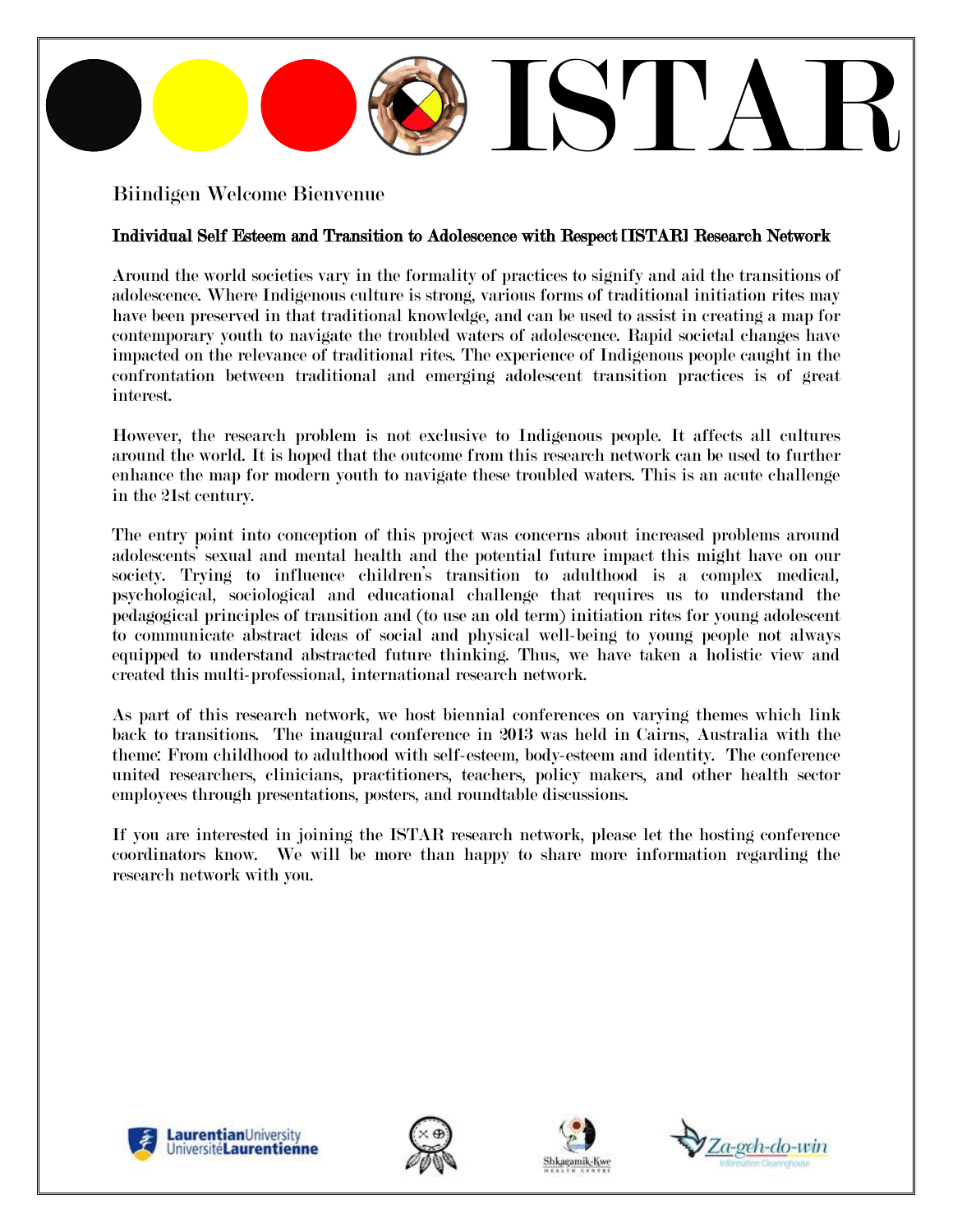

About the Conference Hosts

# Laurentian University

Laurentian University [LU] is one of the fastest growing universities in Canada in the past decade, now serving close to 9,500 students. Laurentian includes three federated universities: Huntington University, Thorneloe University and University of Sudbury. Strong in its bilingual and tricultural traditions and with deep roots in northern Ontario, Laurentian University continues to expand its program offerings, research activities and partnerships in Canada and abroad.

### N'Swakamok Native Friendship Centre

The N'Swakamok Native Friendship Centre is a holistic, healthy Indigenous community centre which promotes culture, language and well-being in a balanced way. The N'Swakamok Native Friendship Centre is committed to preserving language and culture, enhancing quality of life and empowering family and community by providing supports, services and partnerships for the Aboriginal community within an urban setting.

#### Shkagamik-Kwe Health Centre

Shkagamik-Kwe Health Centre [SKHC] is an Aboriginal Health Access Centre [AHAC] dedicated to providing equal access to quality health care for all Aboriginal, Métis and Inuit People in the City of Greater Sudbury, as well as individuals and families from their partner First Nations; Wahnapitae, Henvey Inlet and Magnetawan. SKHC is a culturally based, holistic health centre dedicated to balanced and healthy lifestyles. Programs and services support traditional Aboriginal values encompassing the connectedness of emotional, spiritual, physical and mental well-being.

### Zah-geh-do-win Information Clearinghouse

Za-geh-do-win researches, collects, catalogues, and distributes culturally relevant resources. The resources in their library come from a variety of sources including other libraries, clearinghouses, communities, and organizations that provide information and services on health, healing, and family violence.

### Conference Planning Committee Members

Dr. Susan James Niki Naponse Dr. Darrel Manitowabi **Andrea Dokis** Cheryle Partridge Carol Ann Cheechoo Joey-Lynn Wabie Theresa McGregor Darryl Walker Ghislaine Goudreau Roberta Sago

A special thank you to the committee members who all played a part in the success of the planning of this conference whether it be large or small. It made a difference.







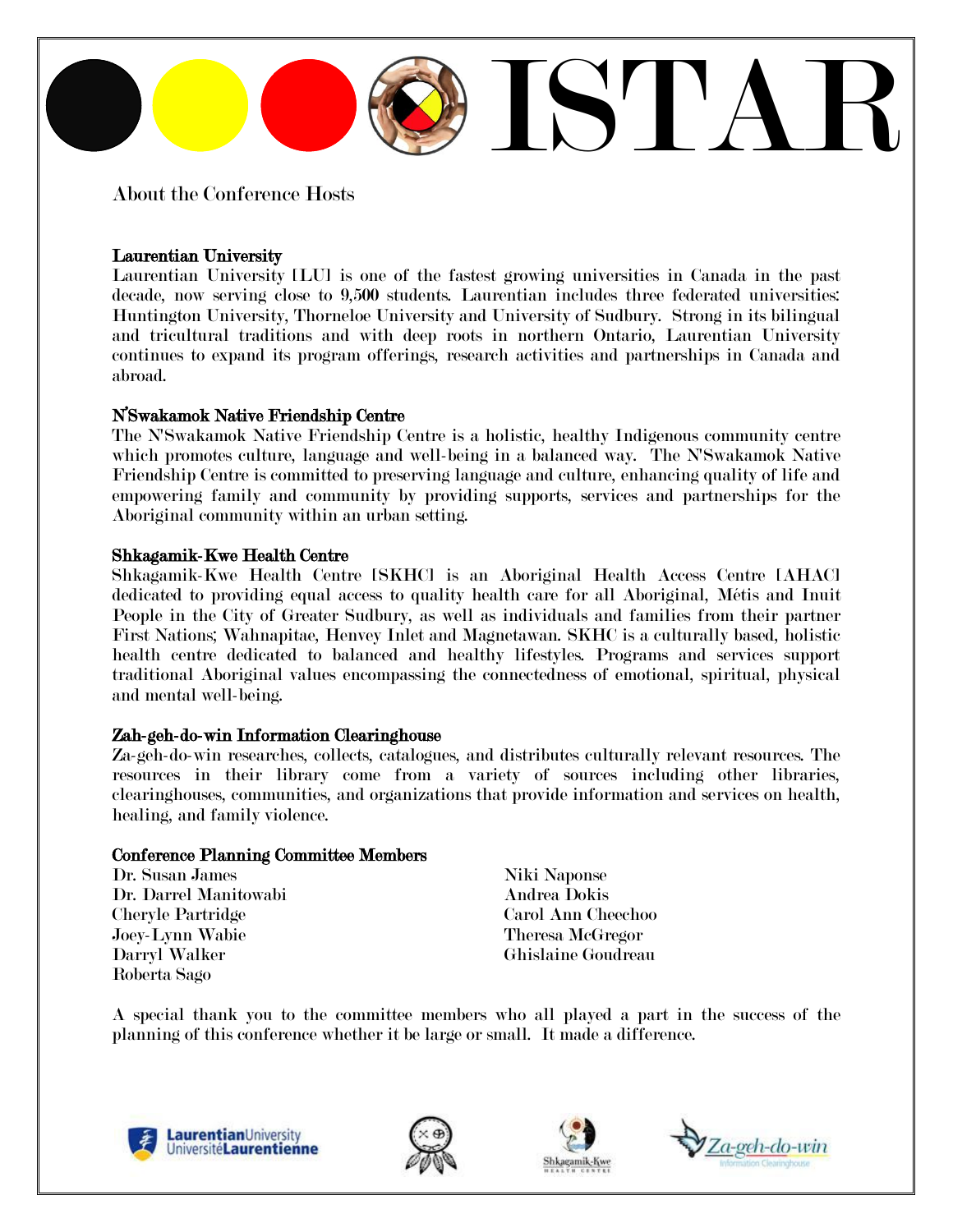

# Conference Overview

# Thursday June 18, 2015

| $6:00-8:00$ PM | Welcoming                               |
|----------------|-----------------------------------------|
|                | Laurentian University, Founder's Square |

# Friday June 19, 2015

| 8:00           | <b>Breakfast</b>                                                              |
|----------------|-------------------------------------------------------------------------------|
| 8:45           | Opening/Welcoming                                                             |
| $9:00 - 9:30$  | Dr. Ronny Gunnarsson                                                          |
|                | Who is the star in ISTAR?                                                     |
| $9:30 - 10:00$ | Dr. Susan James                                                               |
|                | Emotional, mental aspect                                                      |
|                | From girl to woman to mother-teen pregnancy                                   |
| 10:30-11:00    | <b>BREAK</b>                                                                  |
| 11:00-11:30    | Julia Wabie                                                                   |
|                | Mental aspect                                                                 |
|                | Balancing the responsibility of midwifery training with personal transitions  |
|                | using the Seven Stages of Life teaching                                       |
| 11:30-12:00    | Debra S. Mishibinijima                                                        |
|                | Spiritual health                                                              |
|                | Assessing the spiritual health of children from a First Nations community     |
| 12:00-1:00     | <b>LUNCH</b>                                                                  |
| $1:00 - 2:45$  | Dr. Andrea Walsh, Keynote Speaker                                             |
|                | The material legacy of Indigenous childhoods from the Indian residential and  |
|                | day school era in Canada and its role in reconciliation and healing today     |
| $2:45-3:00$    | <b>BREAK</b>                                                                  |
| 3:00-3:30      | Dr. Gun Rembeck                                                               |
|                | <b>Emotional</b> aspect                                                       |
|                | Early adolescent girls' attitudes, thoughts and feelings towards menstruation |
|                | and their bodies                                                              |
| 3:30-400       | Dr. Sheila Cote-Meek, Dr. Taima Moeke-Pickering                               |
|                | Physical health                                                               |
|                | Indigenous food sovereignty initiatives and children                          |
| $4:00 - 4:30$  | Dr. Darrel Manitowabi, Dr. Andrea Walsh, Mary Pheasant, BA                    |
|                | Emotional, spiritual health                                                   |
|                | Decolonizing the archive: revisiting the 1960s Anishinaabek First Nations     |
|                | children's art camps                                                          |
| $4:30 - 4:45$  | Reflections / Circle out                                                      |
| 6:00           | N'Swakamok Native Friendship Centre TOUR & FEAST                              |







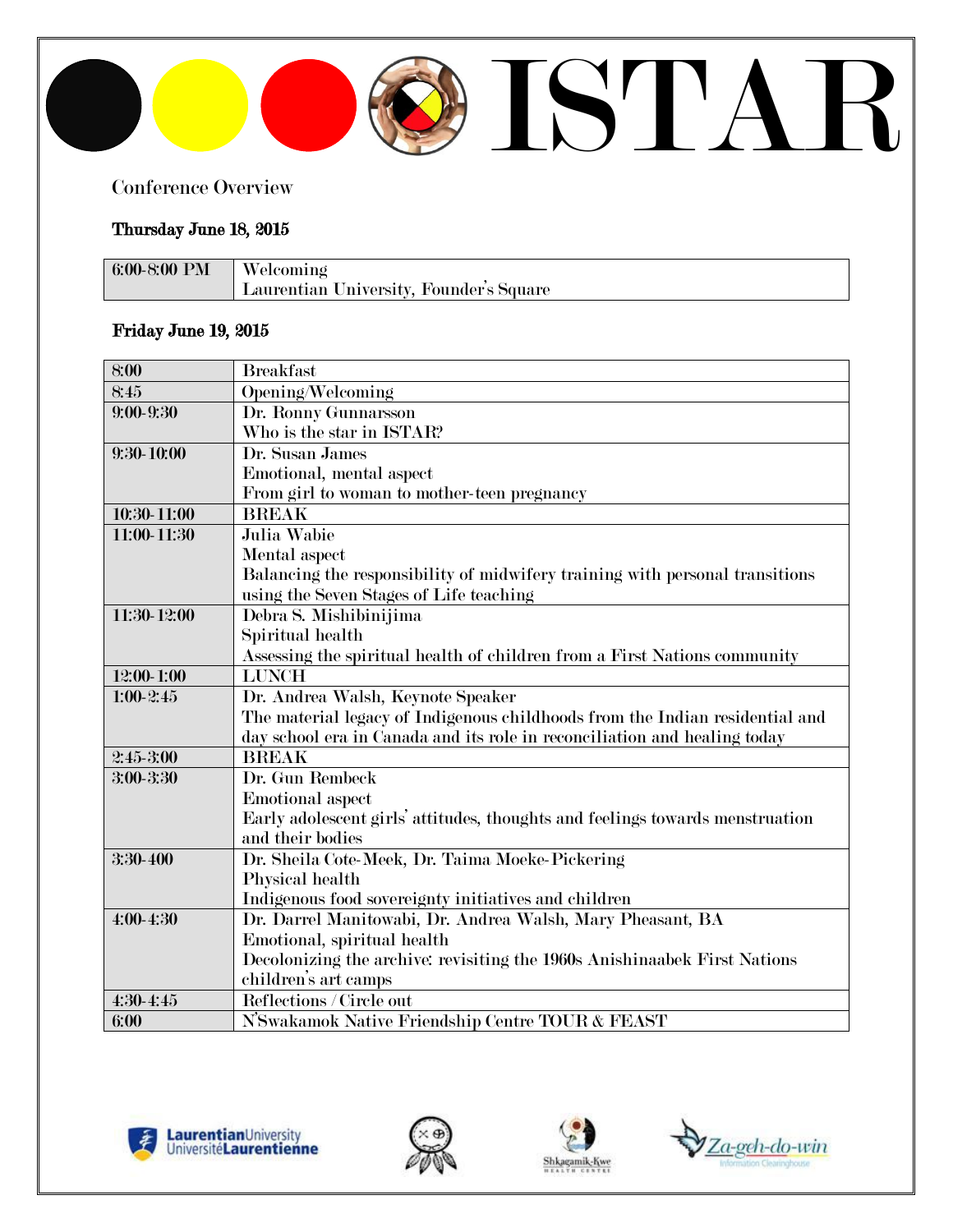

# Saturday June 20, 2015

| 8:00           | <b>Breakfast</b>                                                             |
|----------------|------------------------------------------------------------------------------|
| 8:45           | Circle in                                                                    |
| $9:00 - 10:30$ | Distinguished Professor Graham Hingangaroa Smith, Keynote Speaker            |
|                | Re-generating the 'Good Way' - an 'inside out', 360' transforming praxis     |
| 10:30-10:45    | <b>BREAK</b>                                                                 |
| 10:45-11:15    | <b>Stanley Peltier, M.Ed</b>                                                 |
|                | Mental aspect                                                                |
|                | A new world philosophy emerges in Ojibwa                                     |
| 11:15-11:45    | Dr. Brent [Ahnungoonhs] Debassige                                            |
|                | Spiritual aspect                                                             |
|                | When the time is right: Indigenous knowledge and reconceptualized assessment |
|                | in three First Nations communities                                           |
| 11:45-12:15    | Dr. Karyn Recollet                                                           |
|                | Mental aspect                                                                |
|                | Glyphing Indigenous futurities: embodiment and youth spatial                 |
| $12:15 - 1:15$ | <b>LUNCH</b>                                                                 |
| $1:15 - 2:15$  | Youth Panel                                                                  |
| $2:15-2:45$    | Joey-Lynn Wabie, MSW, RSW                                                    |
|                | Spiritual aspect                                                             |
|                | Kijjikwewin aji, sweetgrass stories with traditional Indigenous women        |
| $2:45-3:00$    | <b>BREAK</b>                                                                 |
| 3:00-3:30      | Sharla Peltier, M. Ed                                                        |
|                | Spiritual aspect                                                             |
|                | Traditional Anishinaabe rites of passage to manhood and womanhood            |
| 3:30-4:00      | Cheryle Partridge, BSW, MSW, RSW                                             |
|                | Holistic health                                                              |
|                | Using the colours of the Medicine Wheel for well-being                       |
| $4:00 - 4:30$  | <b>Evaluations Circle out</b>                                                |
| 4:30           | <b>Closing Prayer</b>                                                        |

# Sunday June 21, 2015

| 3:00 | National Aboriginal Day celebration                        |
|------|------------------------------------------------------------|
|      | <b>Bell Park</b>                                           |
|      | Hosted by N <sup>'</sup> Swakamok Native Friendship Centre |







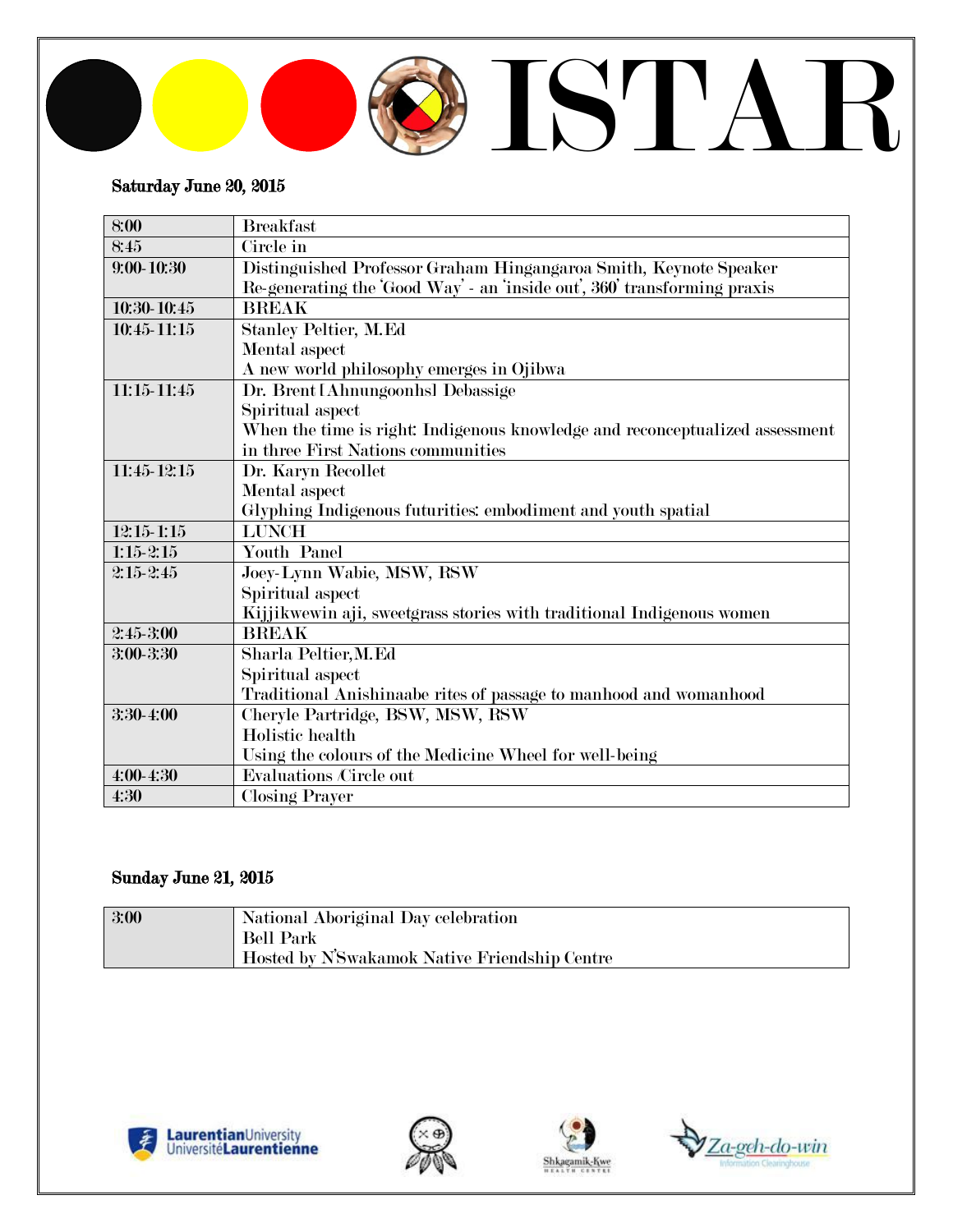

About Presentations

1. Who is the star in ISTAR?

Dr. Ronny Gunnarsson

Who are involved in the transition from childhood to adulthood and why should they care? Is there a useful strategy to accomplish change?

#### 2. From girl to woman to mother-teen pregnancy Dr. Susan James

"My young daughter is pregnant and wants a midwife. Can you take her on as a client?" Two days later, the "young daughter" was apparent – pigtails, green orthodontic braces, denim overalls and high top sneakers. She was just three weeks shy of her 15th birthday and now three months pregnant. She had made her way to the appointment on her own on the city bus and had a plan for paying for my care with babysitting earnings. A grown up girl launching into grown up responsibilities but still with the dreams and playfulness of a teen who is early in her journey to womanhood. While the first period is a sign of a young woman's reproductive potential, the diagnosis of pregnancy confirms that her woman's body carries the power of creating new life. Pregnancy and motherhood challenge teens. Socially, they are often criticized and questioned. Their sexuality becomes obvious as their bellies grow – too soon, irresponsibly. Babies having babies. How do teens experience the passage to motherhood? How might midwifery care and homebirth facilitate this transition?

#### 3. Balancing the responsibility of midwifery training with personal transitions using the Seven Stages of Life teaching Julia Wabie

Childbirth which is a part of the Good Life stage will be discussed from the perspective of a midwifery student in the Wandering/Wondering stage of life. This stage is a time when young people begin to ask questions and challenge ideals and concepts put before them. In their travels young people begin to find their teachers, gain new experiences, and begin to question their life's purpose. Challenges, achievements, and reflections will be shared using the Seven Stages of Life teaching as a framework.

Best Start. (2010). A child becomes strong: journeying through each stage of the life cycle. Retrieved from [http://www.beststart.org/resources/hlthy\\_chld\\_dev/pdf/CBS\\_Final\\_K12A.pdf](http://www.beststart.org/resources/hlthy_chld_dev/pdf/CBS_Final_K12A.pdf)







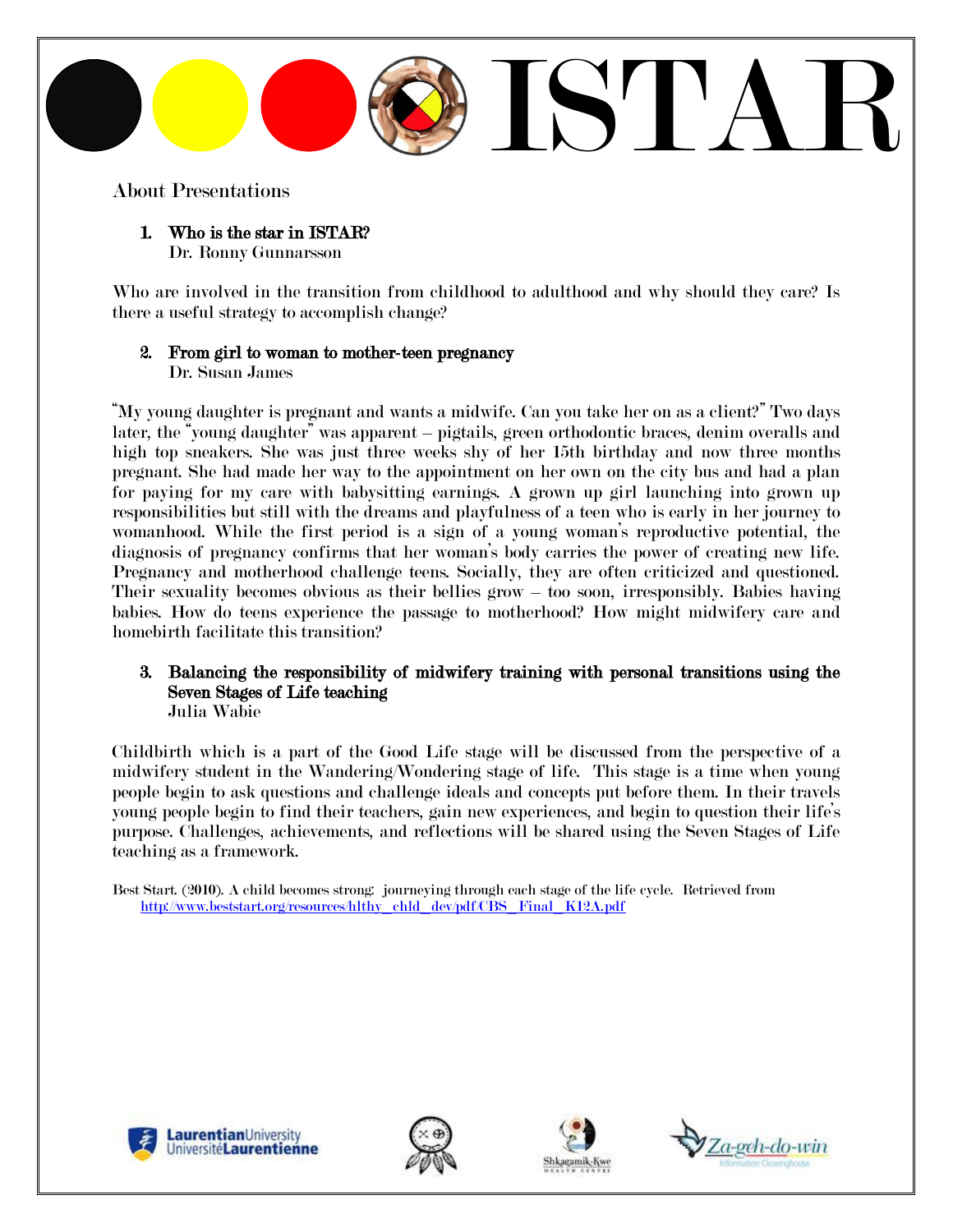

# 4. Assessing the spiritual health of children from a First Nations community Debra S. Mishibinijima, Hons BA

The leadership of Wikwemikong Unceded Indian Reserve had little information regarding the health and well-being of the children in the community. There was extensive research to find a culturally relevant measurement tool that had incorporated spirituality, to no avail. Thus, an idea was borne to develop their own quality of life survey. The Aboriginal Children's Health and Well Being Measure (ACHWM) was created collaboratively between NAHNDAHWEH TCHIGEHGAMIG Wikwemikong Health Centre and Laurentian University (Young et al., 2013). The computerized survey encompasses holistic health in the emotional, physical, mental and spiritual domains, incorporating the Medicine Wheel worldview. They found distinct variances in spirituality scores between the younger and older populations. The younger age group demonstrated closer ties with Elders, the Creator/God, and Mother Earth than the older group. From the voices of children and youth, leadership in Aboriginal communities will learn how to gently lead the future leaders on a path of mino bimaadziwin. After all, we have to think seven generations ahead into the future…for our children's children.

Co-Authors:

Nancy L. Young, Canada Research Chair, Laurentian University Mary Jo Wabano, Health Services Director, Wikwemikong Health Centre Koyo Usuba, Research Assistant, Laurentian University Mélanie Trottier, Research Assistant, Laurentian University Diane Jacko, Nadmadwin Mental Health Services Manager, Wikwemikong Health Centre

# 5. The material legacy of Indigenous childhoods from the Indian residential and day school era in Canada and its role in reconciliation and healing today

Dr. Andrea Walsh, keynote speaker

In September 2007 legal counsel for former students of residential schools in Canada, and the legal counsel for Churches, the Assembly of First Nations, and the Government of Canada finalized what has become known as the "Settlement Agreement". As part of the settlement, a public record of the experiences of the students and the legacy of the schools in their lives has been created through the Truth and Reconciliation Commission (TRC), and a national archive of documents and ephemera from the administration of the schools is in progress. While the settlement agreement mandated Churches and the Government of Canada to disclose all documents that held information pertaining to Indigenous childhoods, such legal request was not made of Canadian institutions, such as museums and art galleries that also hold crucial evidence of the schools. Such evidence is located in collections of artworks and material culture produced by the children themselves. Reconnecting these material traces of childhood with the people who created them, and/or their families, or nations and communities, is an important part of healing and reconciliation. Such efforts and their effects do not take place on a national scale as with the TRC, but through more localized engagement with communities. This paper brings a new line to bear on these collections as important locations and departure points for reconciliation and healing. In so doing Dr. Walsh poses the question: what roles might historical children's material culture play in the lives of Indigenous youth today as intergenerational Survivors of the residential and day schools?







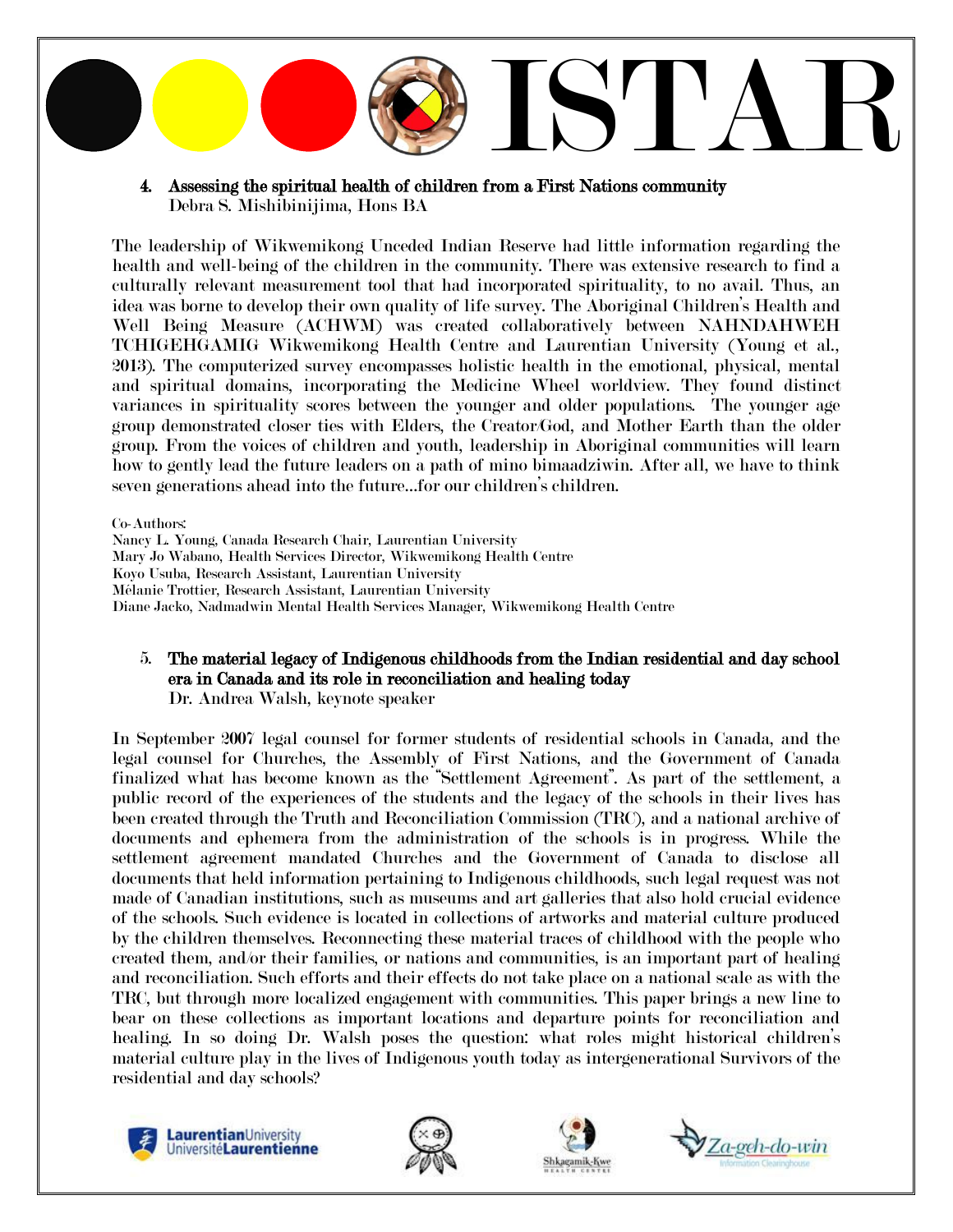# ISTAR

# 6. Early adolescent girls' attitudes, thoughts and feelings towards menstruation and their bodies

Dr. Gun Rembeck, RN, RM

309 12-y-old girls answered a questionnaire. One part of the questionnaire dealt with thoughts and feelings towards menstruation while the other part dealt with sex and ability to communicate on aspects of womanhood. Post-menarcheal girls were less positive towards menstruation than pre-menarcheal girls ( $p=1x$  10). Many girls (43%) did not reaffirm the statement "I like my body" and almost one quarter stated being teased for their appearance. Girls could most easily "chat" about their period with their mothers. Sixty- seven per cent received information about menstruation from school nurses. In conclusion, wanting to be an adult and liking that their body develops seem to be associated with a more positive feeling towards menstruation. Furthermore, mothers' timing and ability to communicate attitudes towards menstruation and the body are as important as peers and others in a girl's immediate environment.

# 7. Indigenous food sovereignty initiatives and children

Dr. Taima Moeke-Pickering, Dr. Sheila Cote-Meek

This presentation is based on the experience of the presenters in engaging children with food gardens in Sudbury as well as research findings from a food sovereignty project conducted with Maori in New Zealand. This presentation discusses ideas for understanding how food security and food sovereignty strategies can enhance children's health and wellbeing. The literature on food insecurity in New Zealand and Canada estimates that 10% of families/households experience low food security. Maori and Aboriginal families are more likely to be affected by food insecurity than any other ethnic group. The findings and analysis from this project provides broad themes and ideas for planning Indigenous based food security/sovereignty ideas with children.

# 8. Decolonizing the archive: revisiting the 1960s Anishinaabek First Nations children's art camps

Dr. Darrel Manitowabi, Dr. Andrea Walsh, Mary Pheasant, BA

In the late 1960s, Robert Aller, artist and art teacher, was commissioned by the Department of Indian and Northern Affairs Canada to host children's art camps in Lake Huron Anishinaabek First Nations. He created a vast archive of photographs and children's paintings through his work. In the summer of 2014, we began the process of decolonizing this archive from its government roots. We sought to understand the plurality of knowledge relationships and relationships of knowledge held within the archive, and relatedly produced from it, when the archival material was re-introduced to three Anishinaabe source communities. Rather than create an understanding of the archive as a collection of historical products, we consider how Indigenous archival materials remain alive and regenerate memories and stories of childhood that reconnect older adults to an understanding of community and life transitions.







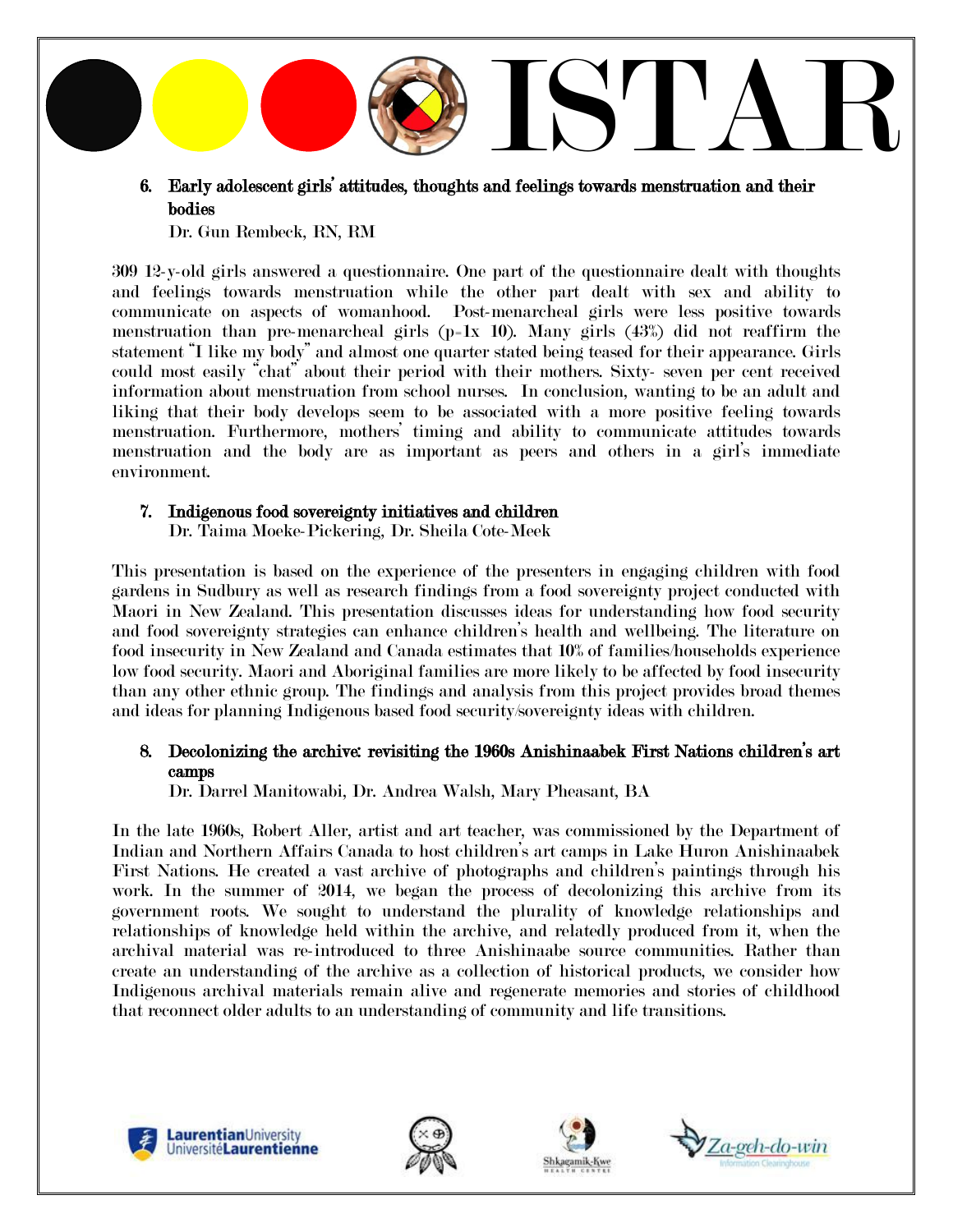# ISTAR

### 9. Distinguished Professor Graham Hingangaroa Smith , keynote speaker

This presentation will examine the struggle to transform and improve the prevailing condition of persistent, high and disproportionate levels of social and cultural under-development of indigenous communities in the face of new formations of colonization. New formations of colonization are given significant impetus within neo-liberal economic emphases on competitive individualism. A critical development in New Zealand has been the 're-generation' of our cultural propensity for collective action. Our collective responsibilities are often found within our traditional family/ tribal values, practices and structures. In the New Zealand Māori context we have sought to regenerate and mobilize the social scaffolding, social capital and traditional collective values in order to support 'individuals' at risk - including young people.

Dr. Smith will share insights (learning and teachings) of where they are up to in their struggle from the New Zealand Māori context that may have broader application within other Indigenous jurisdictions. In particular he will examine three intersecting struggles:

- a) the struggle to move from individual conscience to collective consciousness;
- b) the struggle to revitalize traditional values and practices of 'extended family' (whanau);
- c) the struggle to critically self-reflect and to transform ourselves within a 'politics of truth' (following Paulo Freire's (1972) claim that before you can transform others you must first transform yourself.

# 10. A new world philosophy emerges in Ojibwa

Stanley Peltier, M.Ed

The new approach to interpret the Ojibwa Language has significant philosophical concepts that are valid and applicable to current Academia. The new methodology consists of the application of a language-based approach without using and applying the cognitive understanding of English, therefore applying the interpretation of 1491 understanding of the Ojibwa Language. The use of English comparative understanding of the Ojibway language has resulted in the oversimplified and literal interpretation of a language that consists of many concepts and terms as opposed to words. The teaching of the Ojibway language in mainstream education has not been a total success due to the application of English as a Second Language methodology, which in no way interprets the concepts or terms of Ojibwa. The concept of exegesis can be modified with the use of new grammatology that would be more suited for the interpretation of Ojibwa. The emerging "worldview and philosophy" from the Ojibwa terms and concepts are an apparent augmentation of modern philosophy, also adding another dimension to what we perceive as existentialism. Key words hold the information from an ancient oral language, holding all the perspectives intact. These keywords open up a new perspective for modern academia and complementing all other philosophical understanding of many human concepts: Social Sciences, History, Education, Health, Science and Humanities.







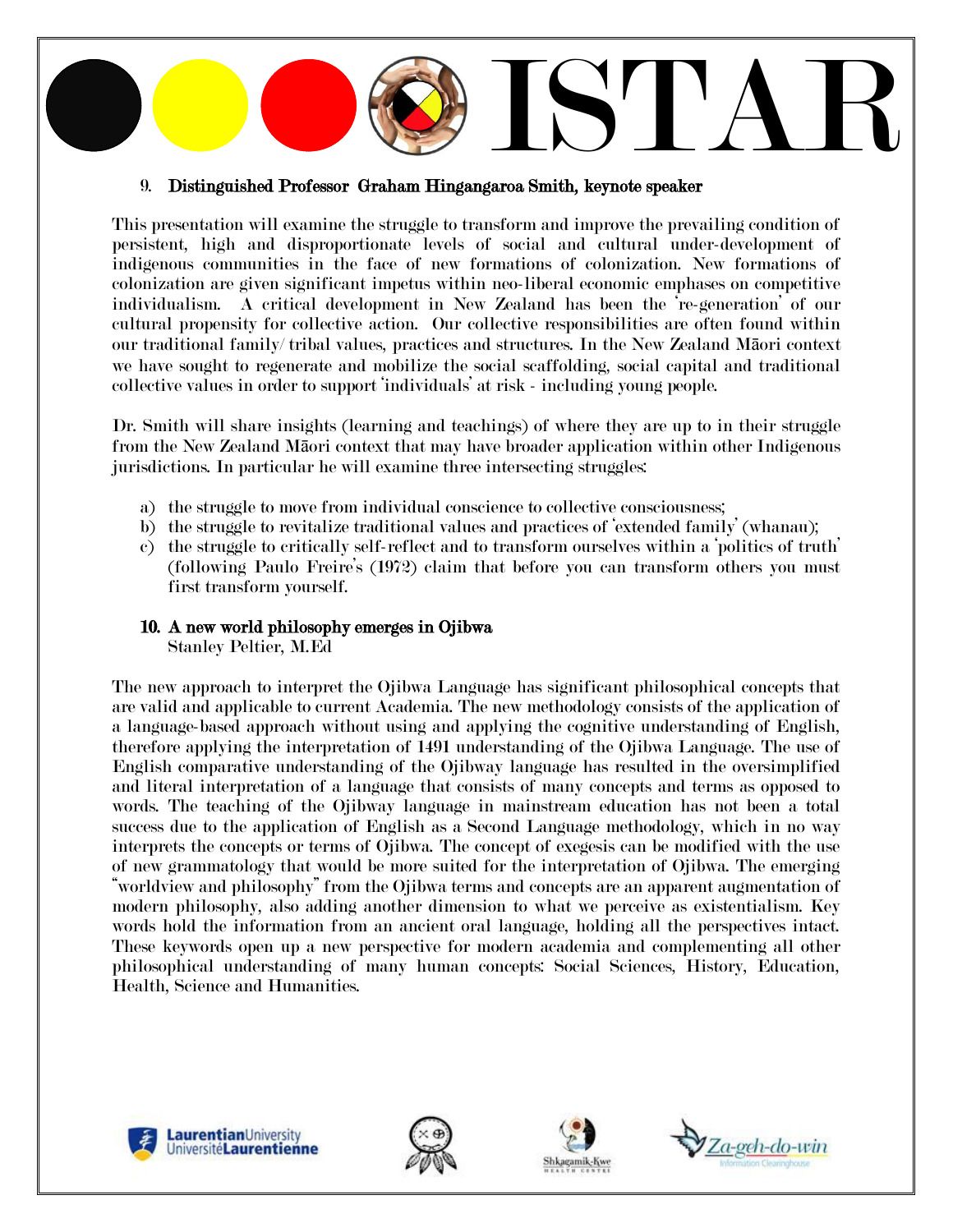

# 11. When the time is right: Indigenous knowledge and reconceptualized asses sment in three First Nations communities

Dr. Brent [Ahnungoonhs] Debassige

Until recently there has not been a comprehensive approach for measuring First Nations, Métis and Inuit learning in Canada (Canadian Council on Learning [CCL], 2009). While the holistic lifelong learning models produced by the CCL have initiated frameworks for measuring students learning, the findings from the CCL reports specify the need for tailoring the models to fit specific locales. In this session, the presenter shares preliminary findings from a SSHRC-funded qualitative study focusing on reconceptualized approaches to understanding assessment in First Nations contexts. The researcher used semi-structured conversational interviews to investigate how members of three First Nations communities in southern Ontario, Canada come-to-know Indigenous Knowledge and how that knowing is assessed, generally. The preliminary findings indicate that Indigenous forms of measurement occur when focussed on observing informal learning experiences that are context-specific and based on when a learner indicates that the time is right.

Canadian Council on Learning. (2009). State of Aboriginal learning in Canada: A holistic approach to measuring success. Ottawa, ON: Author. Retrieved from http://www.ccl cca.ca/pdfs/StateAboriginalLearning/SAL-FINALReport\_EN.PDF

#### 12. Glyphing Indigenous futurities: embodiment and youth spatial Dr. Karyn Recollet

Karyn will discuss the generative practice of urban glyphing through hip-hop culture, and round dance revolutions. Shaping alternative possibilities, and illuminating Indigenous futurities, Indigenous youth are re-mapping and re-surging in order to intervene tropes of erasure and 'disappearance.' Through the visual/ aural space of Indigenous hip-hop (inclusive of the spatial glyphing practices of multi-modal art), she illuminates how youth are embodying Indigenous survivance (Gerald Vizenor) and presence.

# 13. Youth Panel

Youth from the urban Indigenous community will present as a group in the area of transitioning from child to adulthood. They will share their perspectives on the successes and challenges of growing up into responsible members of their community; they will also share their thoughts and goals for the future. Youth were recruited from N'Swakamok Native Friendship Centre, Shkagamik-Kwe Health Centre, and the urban community.







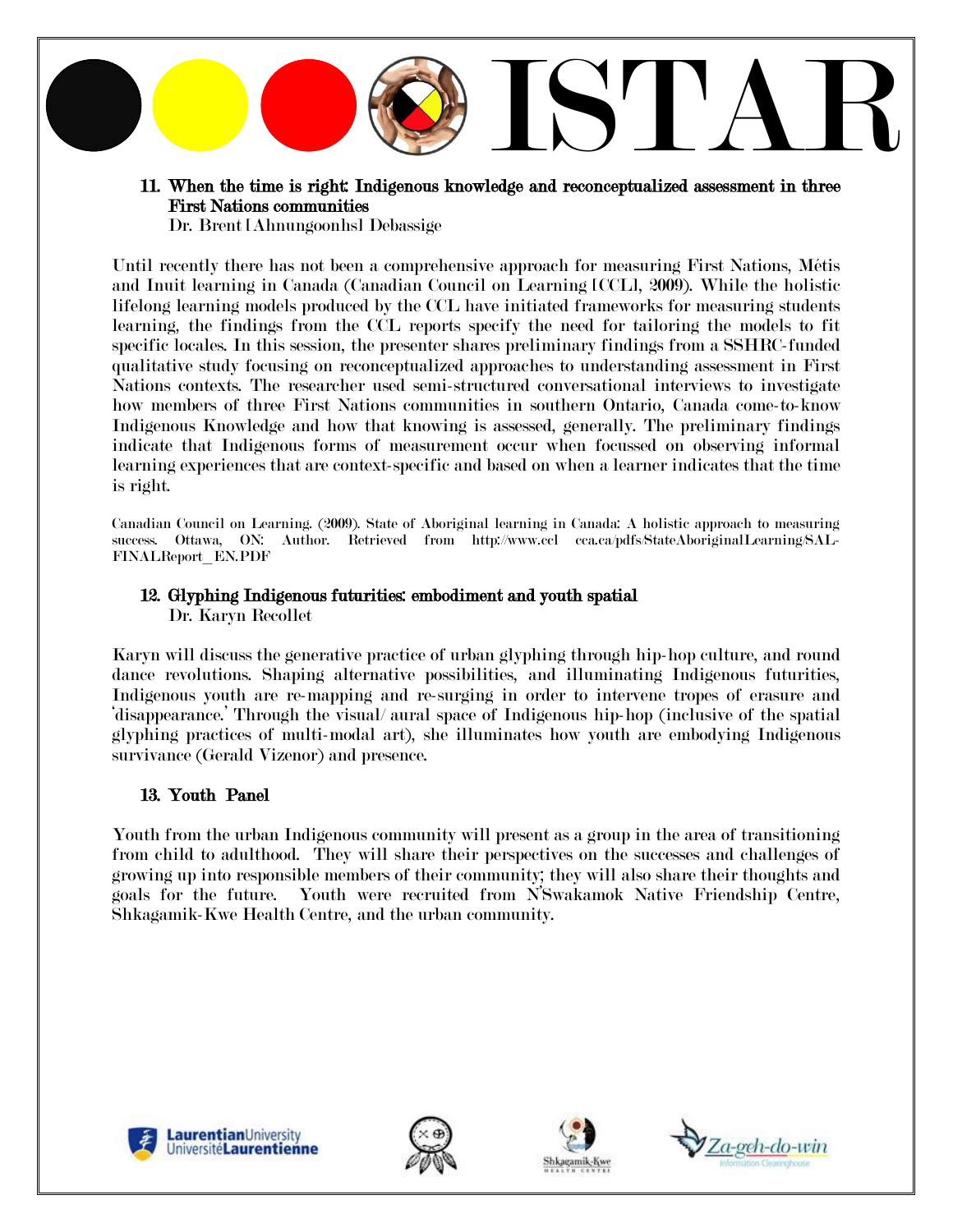

# 14. Kijjikwewin aji, sweetgrass stories from traditional Indigenous women Joey-Lynn Wabie, MSW, RSW

This presentation will discuss the utilization of an Indigenous research methodology used with traditional Indigenous women to elicit stories of their first moontime. The "sweetgrass story weaving" methodology includes the collection of stories within a holistic framework, coupled with body, mind and spirit weaving. All elements of a sweet grass braid are symbolic and have significance. Use of this methodology as a coding method will also be shared. As we know, storytelling as an integral part of knowledge transfer and will also be explored during this presentation.

# 15. Traditional Anishinaabe rites of passage to manhood and womanhood

Sharla Peltier,M.Ed

Within Aboriginal cultural traditions, young people are acknowledged when making the transition from youth into adulthood. Life stage teachings and fasting traditions uphold this significant acknowledgement that comes from the family and community to support identity and belonging within community. Aboriginal peoples' historical socio-political experiences and the contemporary societal scene have almost negated this important life transition. The presenter will share her personal story and reflections about her two sons' transitions to illustrate the importance of returning to the Teachings and maintaining traditional rites of passage practices.

# 16. Using the Colours of the Medicine Wheel for Well-Being

Cheryle Partridge, BSW, MSW, RSW

A presentation by a 'student of life.' These teachings were presented to Cheryle by Elder Herb Nabigon. One could say we will be enacting the teaching and learning paradigm that has taken place since time immemorial. We have been told our knowledge comes from our Elders and our ancestors or, through intergenerational teaching and learning. Although we are in an academic setting, we have created a niche for ourselves and for the next seven generations to come.

Learning objectives include: reinforcing the meaning of "time immemorial", importance of Aboriginal/Indigenous knowledge, locating ourselves as Anishinaabe/Indigenous peoples within our research, our journal articles, and our dissertations, being role models for our children, grandchildren, communities and Nations, and connecting the past, present, and future through holistic paradigms which includes the Spiritual, Emotional, Physical, and Mental/Intellectual aspects of selves as unique individuals.







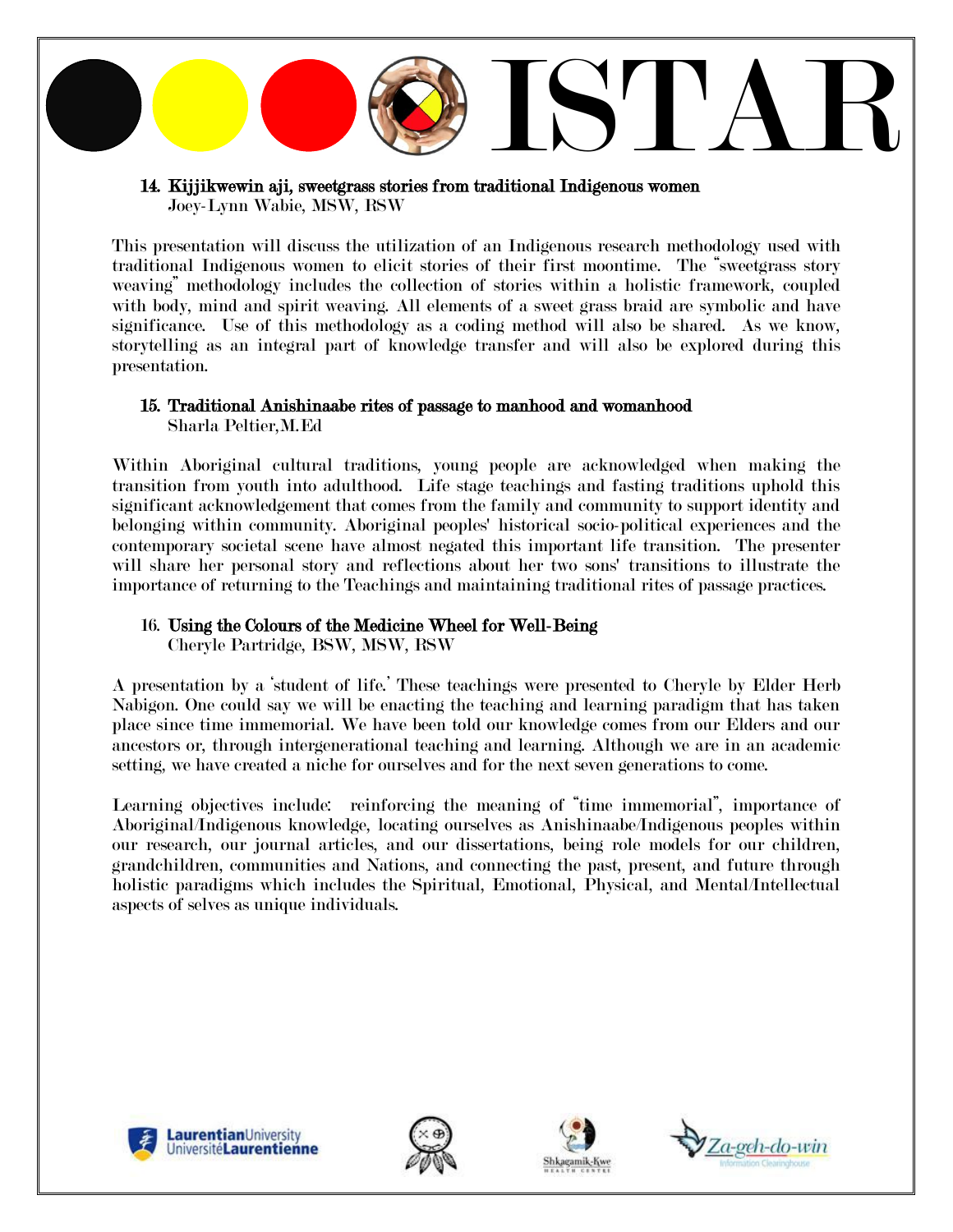

About Keynote Speakers

Andrea N. Walsh, PhD. (Canadian: Irish, British, Scottish, Nlaka'pamux and Sxhow'ow'hamel ancestry) is a visual anthropologist at the University of Victoria who specializes in 20th century and contemporary Indigenous visual and material culture and curating. Walsh's specialization is grounded by her Bachelor of Fine Arts training as a photographer and printmaker at the University of Victoria. Her community-based academic research with contemporary Indigenous artist focuses on urban artists working in the areas of conceptual art, installation, photography, painting and video/film. Her research and curatorial practice is located at the intersection of Indigenous and non-Indigenous experiences of space and place, histories and identities. At the University of Victoria she directs the annual contemporary Salish Artist in Residence Program.

In 2000, she began a long-term collaboration with the Osoyoos Museum Society (OMS) and the Osoyoos Indian Band (OIB) to research and document a rare collection of Indigenous children's art from the Inkameep Day School (1931-1942). Her work with Indigenous children's art from the residential and day school era continues through community and collections based research/curatorial projects. She is the Principle Investigator on a Social Sciences and Humanities Research Council of Canada (SSHRC) project to identify residential school art collections across Canada. An initial focus of this current work includes the repatriation of paintings done by children at the Alberni residential school to Survivors and their families and has extended to other communities across Canada. The Alberni Indian Residential School repatriation project has been exhibited and featured at regional and national events held by the Truth and Reconciliation Commission (TRC) in 2012 and 2013. Walsh was inducted as Honorary Witness to the TRC in 2012.

Major funding for Walsh's research and photographic/video art works have been gratefully received from the Canadian Heritage Information Network, the TRC, and SSHRC (2003-2006; 2012-2014). Recently curated exhibitions include To Reunite, To Honour, To Witness (Legacy Art Gallery 2013), and We Are All One (Alberni Valley Museum 2014/15), and Behind the Veil: the art of Rande Cook (Campbell River Art Gallery 2015).







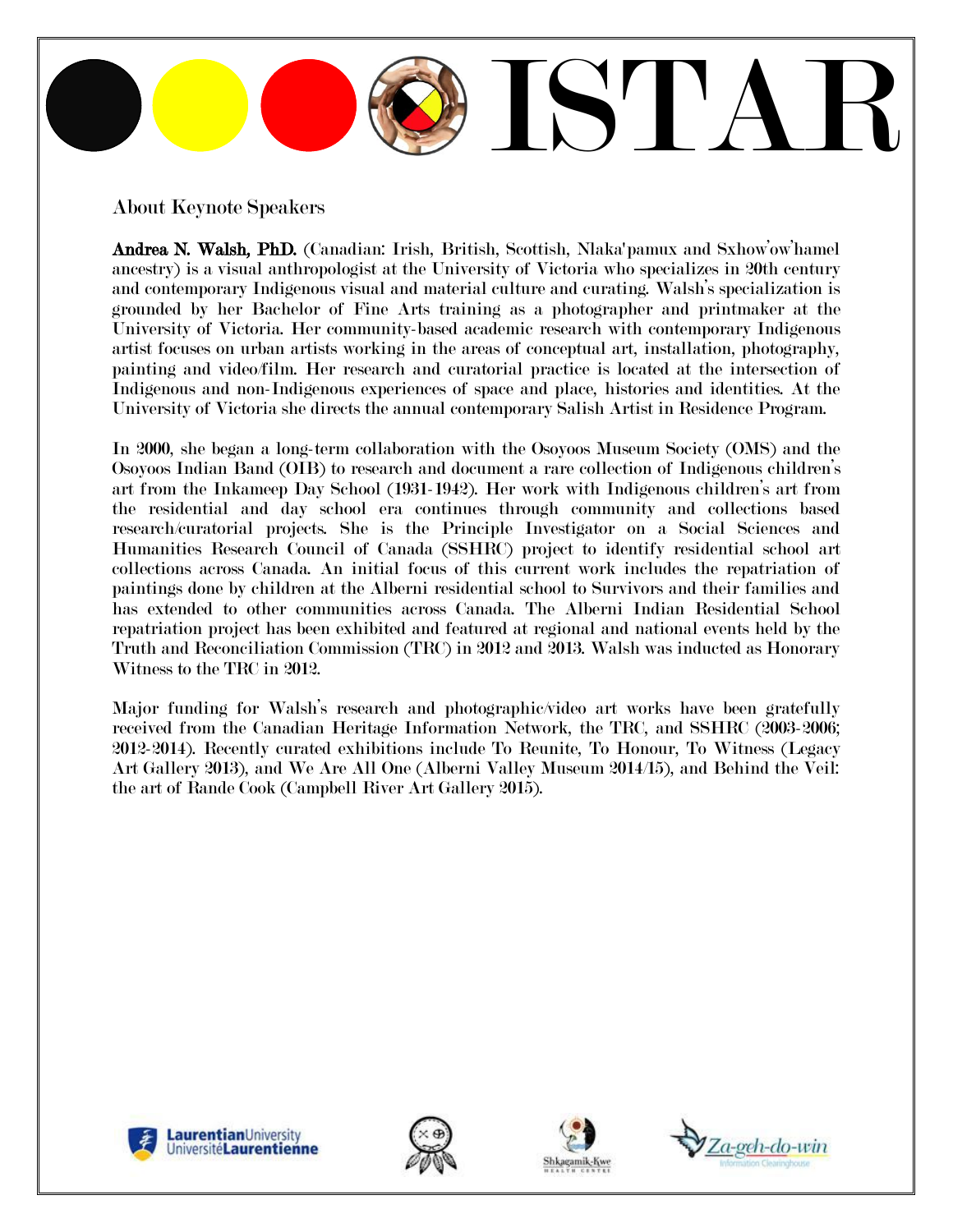

About Keynote Speakers

# Dr. Graham Smith

Professor Graham Smith is a prominent Māori educationalist and advocate who has been at the forefront of alternative Māori initiatives in the education field and beyond. His academic background is within the disciplines of Education, Social Anthropology and Cultural and Policy Studies. More specifically, his academic work has centred on developing theoretically informed transformative strategies related to intervening in Māori cultural, political, social, educational and economic crises.

Professor Smith has been an influential contributor to the development of what he has described in his writings as the 'twenty-five year Maori educational revolution, 1982 – 2007'. This period saw the development of a range of alternative educational strategies by Maori communities, beginning with Te Kohanga Reo (Maori Language pre-school initiative), through the Maori Immersion elementary school development (Kura Kaupapa Maori), Maori Secondary Schools (Whare Kura) and the emerging tertiary option of Wananga. He has had a 'hands-on' approach with respect to his participation and commitment with these initiatives. Professor Smith was the foundation chairperson of the Council for Te Whare Wānanga o Awanuiārangi: Indigenous university in Whakatāne.

He has also contributed on a broad front to the New Zealand education as a whole; he remains a leading voice in the challenge for the legitimate inclusion of Maori theorising within the traditional academy; he has lead a concentrated effort focused on producing increased numbers of Maori students at Master's and Doctoral level; he has built a broad-based international network of Indigenous scholars who work with Maori and his theoretical leadership has informed the emergence of Māori Education studies as a distinct entity within Education Faculties within New Zealand universities. Perhaps his most significant contribution to Maori education has been his preparedness to enact what he is arguing and not simply describe what should be done. In this regard he has often left the comfort of the mainstream to become engaged in front-line struggle. In his words, 'academics need to get beyond describing the pathology of our existence and they need to be able to answer the question "how have you personally contributed to making change?" rather than the question "what do you think should be done to make change?" To this end, Professor Smith has helped establish and taught in Te Kohanga Reo, Kura Kaupapa Maori, and Te Whare Wananga contexts. Professor Smith was Pro Vice Chancellor (Māori) for four and half years at the University of Auckland (this was the first University to establish such a position and led the way for all Universities to follow suit). Following this he was invited to take up a Visiting Chair as the Universitas 21 Distinguished Professor of Education at the University of British Columbia a position he filled for five years.

Professor Smith has made significant contributions to the political, social, economic and cultural advancement of Indigenous Māori communities. While his work over recent times has been mostly administrative he has published widely and his work remains influential in the national and international arenas. Professor Smith is one of the most influential Indigenous educators today.

http://hekakano.tki.org.nz/About-us/Our-team/Prof.-Graham-Smith







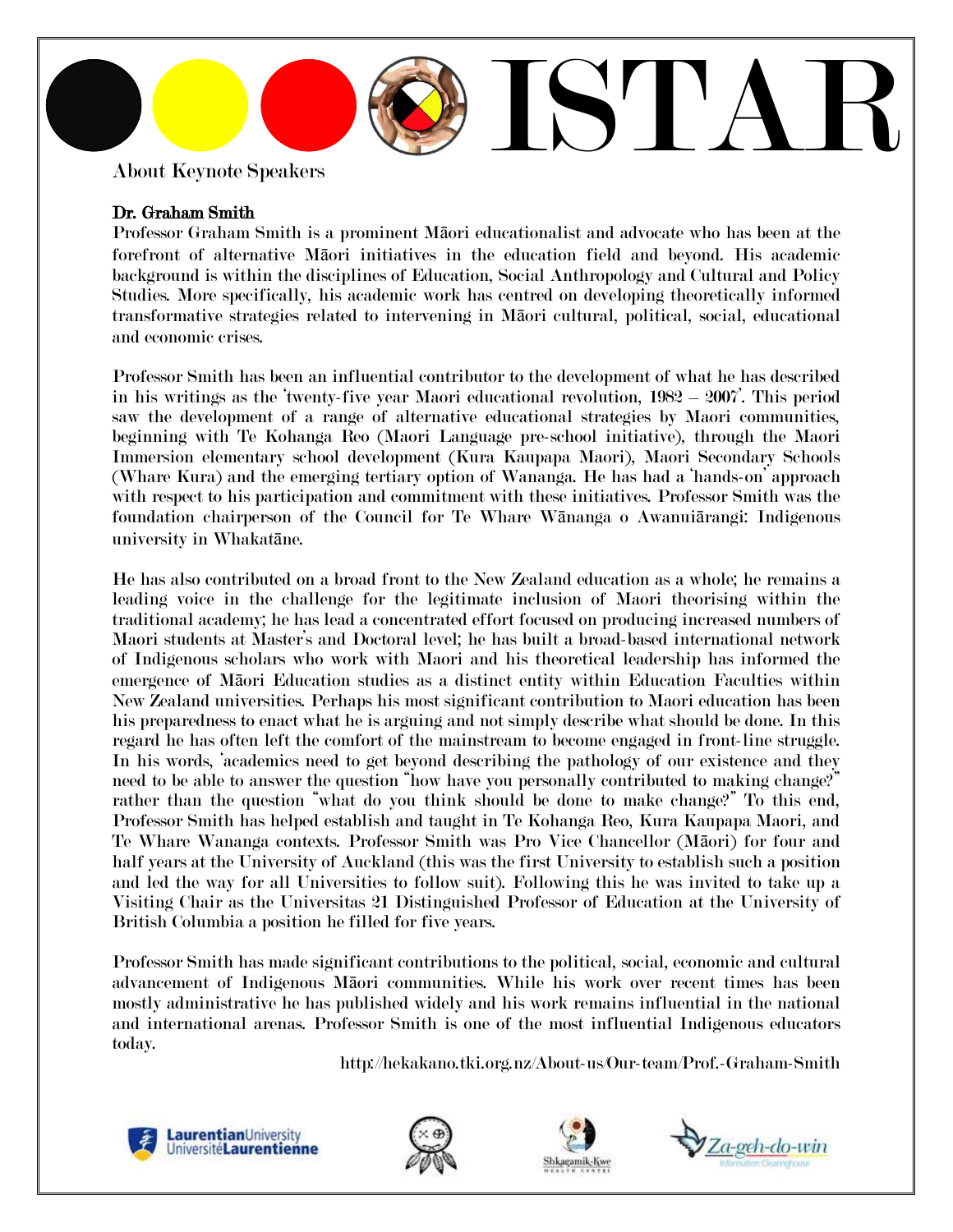

About Invited Speaker

# Dr. Ronny Gunnarsson

Ronny Gunnarsson has worked in Sweden as general practitioner for 20 years. During these years he engaged in research with topics usually found within primary health care. The first area of interest was upper respiratory tract infections with focus on the sore throat. A consequence was further research about the clinical value of diagnostic tests. As a supervisor for research projects initiated by other staff he got involved in a variety of other topics such as the transition from childhood to adulthood, whiplash-associated disorders (WAD), doctor's behaviour, assessment of the consultation, low back pain, prediction models and supervision of PhD students.

# About Presenters

# Dr. Susan James

Susan James is an Associate Professor and Director of the School of Midwifery – École de profession des sages-femmes at Laurentian University in Sudbury, Ontario, Canada. She is also a faculty member of the Interdisciplinary PhD in Rural and Northern Health at Laurentian. Susan practiced midwifery in Alberta, Canada both pre- and post-regulation. She and her practice partners had a 5 hour catchment area around Edmonton, mainly attending home births. Her research interests are in ethics, interdisciplinary practice and phenomenological studies of the nature of midwifery relations.

# Julia Wabie

Julia Wabie (Memengo Kwezehns) is Algonquin First Nation from Northwestern Quebec. She grew up with her family in northern Ontario, Canada. She is in her second year of the Midwifery Education Program at Laurentian University. She recognizes her grandfather as her main influence in keeping her cultural knowledge and traditions close to her heart. She further recognizes the importance of academic knowledge and is in the process of integrating both to enhance her midwifery training and overall mino bimaadiziwin (Good Life).

# Debra S. Mishibinijima, Hons BA

Debra S. Mishibinijima is an Anishinaabe Kwe of Potawatomi and Odawa descent. She is a proud mother to her Daanis (daughter). Mishibinijima works as the Community Researcher for Wikwemikong Unceded Indian Reserve. Mishibinijima graduated with an Honours Bachelor of Arts degree in Communication Studies from Laurentian University. She also holds a Native Language Instructors Program Diploma from Lakehead University. Mishibinijima enjoys working with children and is committed to their health and well-being. She believes that language and culture are integral to the identity of the children she is dedicated to. This is Mishibinijima's first presentation in the community research spectrum.







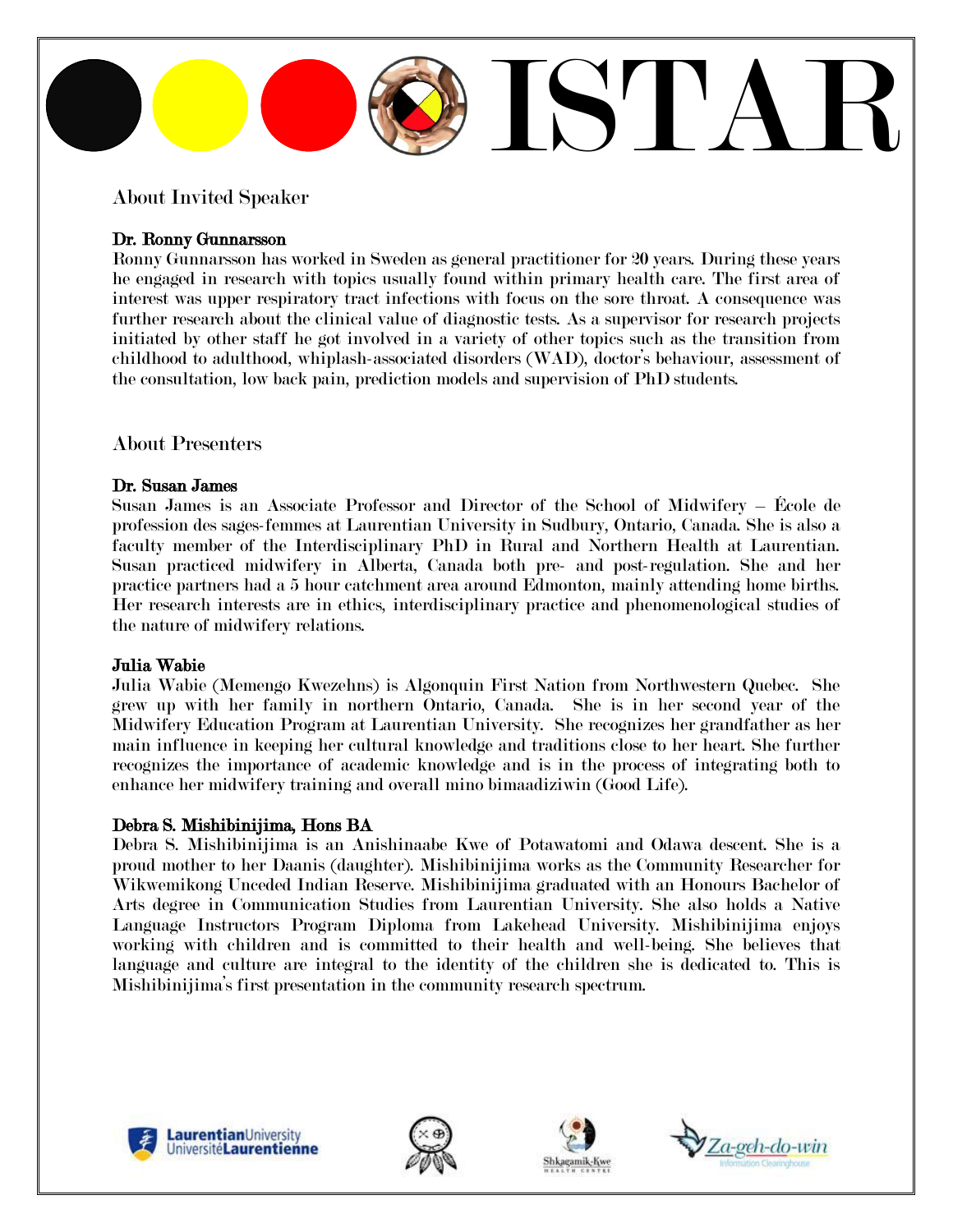

# Dr. Gun Rembeck, RN, RM

Gun Rembeck is a registered nurse and midwife, and has a PhD from Gothenburg University, Sweden. Gun Rembeck's field is qualitative and quantitative research in health care. She is an advisor for principal investigators as well as PhD students. Her special interests are: puberty, sexuality, body, menstruation, teens and pedagogic learning style and multisensory learning in groups. She also works at a Youth Health Center part time. An additional task is to work with development of a project and publication database in the Region Västra Götaland in Sweden where she has a coordinating responsibility. She is currently a research and development strategist at Närhälsan Primary Health Care Research and Development in Södra Älvsborg, Borås, Region Västra Götaland, Sweden.

### Dr. Taima Moeke-Pickering and Dr. Sheila Cote-Meek

Dr. Taima Moeke-Pickering and Dr. Sheila Cote-Meek have been engaged in a food security and food sovereignty research project in New Zealand for the last two years. They are currently analyzing data from this project that is focused on children and food sovereignty. In the last four years, they have also been involved in vegetable and medicine garden projects in Sudbury, and will therefore also share lived experiences of children and gardens.

Dr. Taima Moeke-Pickering is the Director of the School of Indigenous Relations and Dr. Sheila Cote-Meek is the Associate Vice-President, Academic & Indigenous Programs.

#### Dr. Darrel Manitowabi

Darrel Manitowabi is an assistant professor in the School of Northern Development, Anthropology Program, at Laurentian University, Sudbury, Ontario. He has a PhD in sociocultural anthropology from the University of Toronto and has published articles on Ojibwa/Anishinaabe ethnohistory, Aboriginal gaming, urban Aboriginal issues, Aboriginal diabetes, and traditional medicine. He recently completed research on the impacts of socioeconomic interventions on Anishinaabe wellbeing and is currently involved in the Urban Aboriginal Knowledge Network, a nation-wide project focused on the enhancing research on the Urban Aboriginal experience. He is Anishinaabe and resides with his family on the Whitefish River First Nation.

#### Mary Pheasant, BA

Mary "Maaniinhs" Pheasant (nee "Jacko") of Odawa descent, is a Band Member of the Wikwemikong Unceded Indian Reserve on Manitoulin Island, Ontario. Mary has graduated with her Bachelor of Arts degree in Humanities (double concentration of Western Philosophy and Native Studies) from Laurentian University, Sudbury Ontario. She graduated with the distinction of "Scholar". She is in third year studies of the Indigenous Social Work Honours program at Laurentian University. She has completed her second year of studies in the three year program in the Native Language Instructor Program at Lake Head University in Thunder Bay, Ontario. Currently in her professional career, Mary became the first Aboriginal registered ´ Nutrition Manager" in Canada. She has also worked in diverse realms, at various levels, for Health Promotion and Community Prevention in the Aboriginal community.







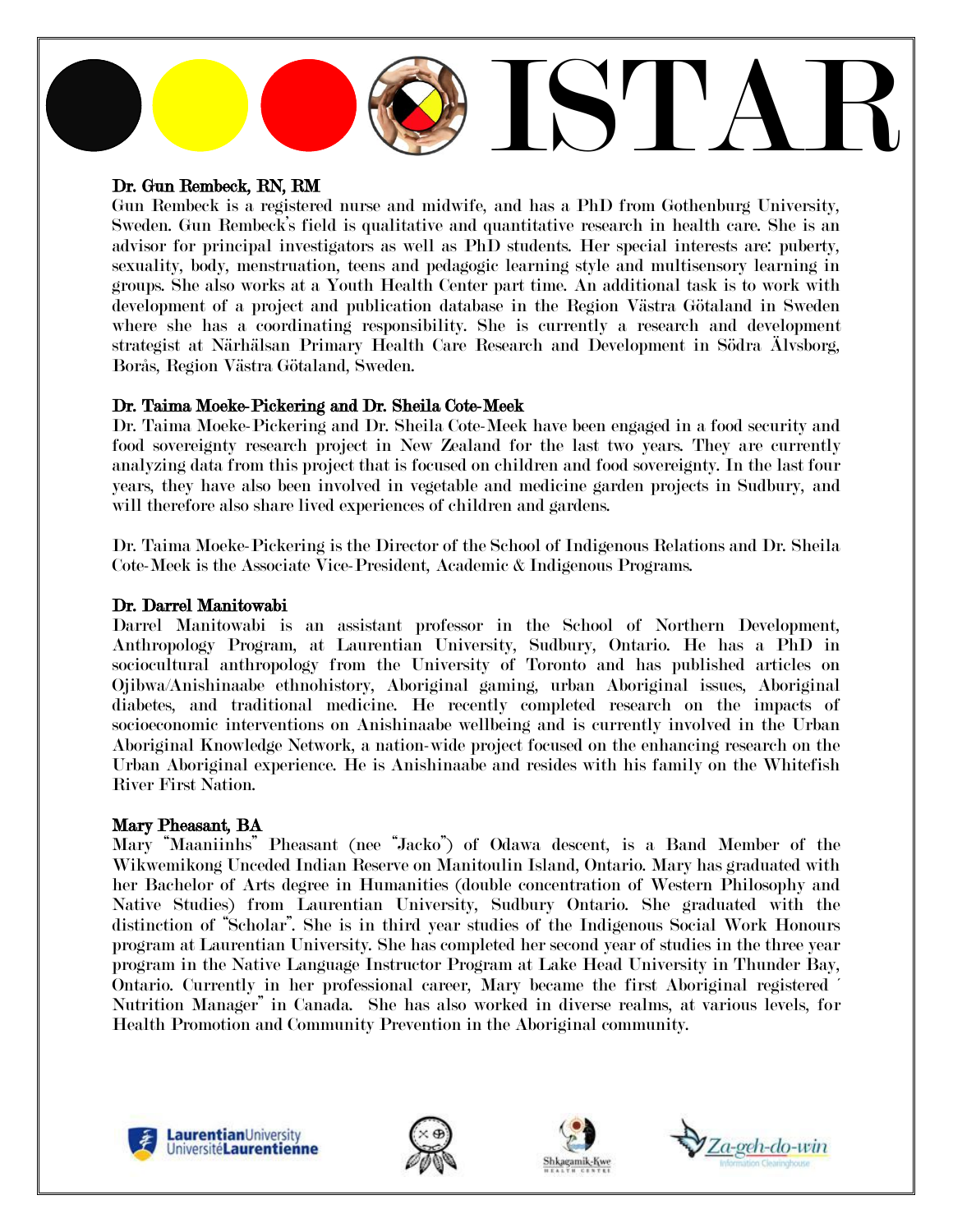

### Mary Pheasant, BA continued…

Mary followed her mother and grandmother's footsteps in the field of Native Arts and Culture, creating and designing beadwork, quillwork, regalia, and various other fields of the Traditional Native Arts. In 2005, Mary picked up the paintbrush, and under the mentorship of her younger brother, James Jacko, began to explore her creativity in acrylic and canvas. Her style is selftaught and self-guided. Her childhood memories and life experiences provide the main inspiration for her studio work. The art has also provided significant therapeutic healing in her life.

### Stanley Peltier, M.Ed

Stanley Peltier is currently a Native Language Teacher and Elder with the Rainbow District School Board in Sudbury, Ontario. He participated in the recent Ministry of Education revision process for the Ontario curricula in Native Studies and Native Languages. Stanley maintains his good standing with the College of Teachers of Ontario and has over twenty (20) years' experience as a classroom teacher in Aboriginal communities. He is currently enrolled at Nipissing University in the Master of education program where his course of study and research investigates the use of Anishinaabe epistemology and methodology for Teaching Native Languages. Stanley has travelled nationally and internationally advocating for the maintenance of Anishinaabe Culture and Native Languages. He presented at the World Indigenous Peoples Conference on Education on three occasions (New Zealand 2005; Australia 2008; Hawaii 2014) and at the world HIV/AIDS conferences in Vienna, Austria 2010 and Washington, DC 2012. Stanley is a trained facilitator in Ojibway Language and Culture, FASD and Aboriginal Prenatal Education, and is an Elder in the Aboriginal community. Stanley and his family value a traditional ecological lifestyle.

### Dr. Brent [Ahnungoonhs] Debassige

Brent is Ojibwe-Anishinaabe and a member of the Caribou Clan. He currently resides in London, Ontario but is originally from M'Chigeeng First Nation on Manitoulin Island. Brent is an Assistant Professor and Director of Aboriginal Education in the Faculty of Education at Western University. He is also the lead coordinator of the Master of Professional Education program with a focus on Educational Leadership in Aboriginal Education. As an Anishinaabe inni and Indigenous faculty member, Brent is guided by his learning in Anishinaabe traditional knowledge environments and by the research and scholarship in the areas of Indigenous Knowledge, Indigenous research methodologies, and Aboriginal Education. Collectively, these sources of knowledge provide the foundation for a decolonizing and critically engaged approach used in his teaching and research.

### Dr. Karyn Recollet

Karyn Recollet's work is situated in the intersectional spaces of Indigenous performance, youth and diaspora, hip hop culture specifically Indigenous hip hop feminism, and Indigenous new media. Recollet is particularly interested in new Indigeneities produced in urban hub spaces as they shape solidarity movements and social activism. Her forthcoming book 'We survived we crow-walked and we learned to fly': Hip hop as contemporary urban Indigenous thought' explores Indigenous hip hop culture's activism and socio/cultural critique, offering alter Indigeneities and manifesting Indigenous futurity.







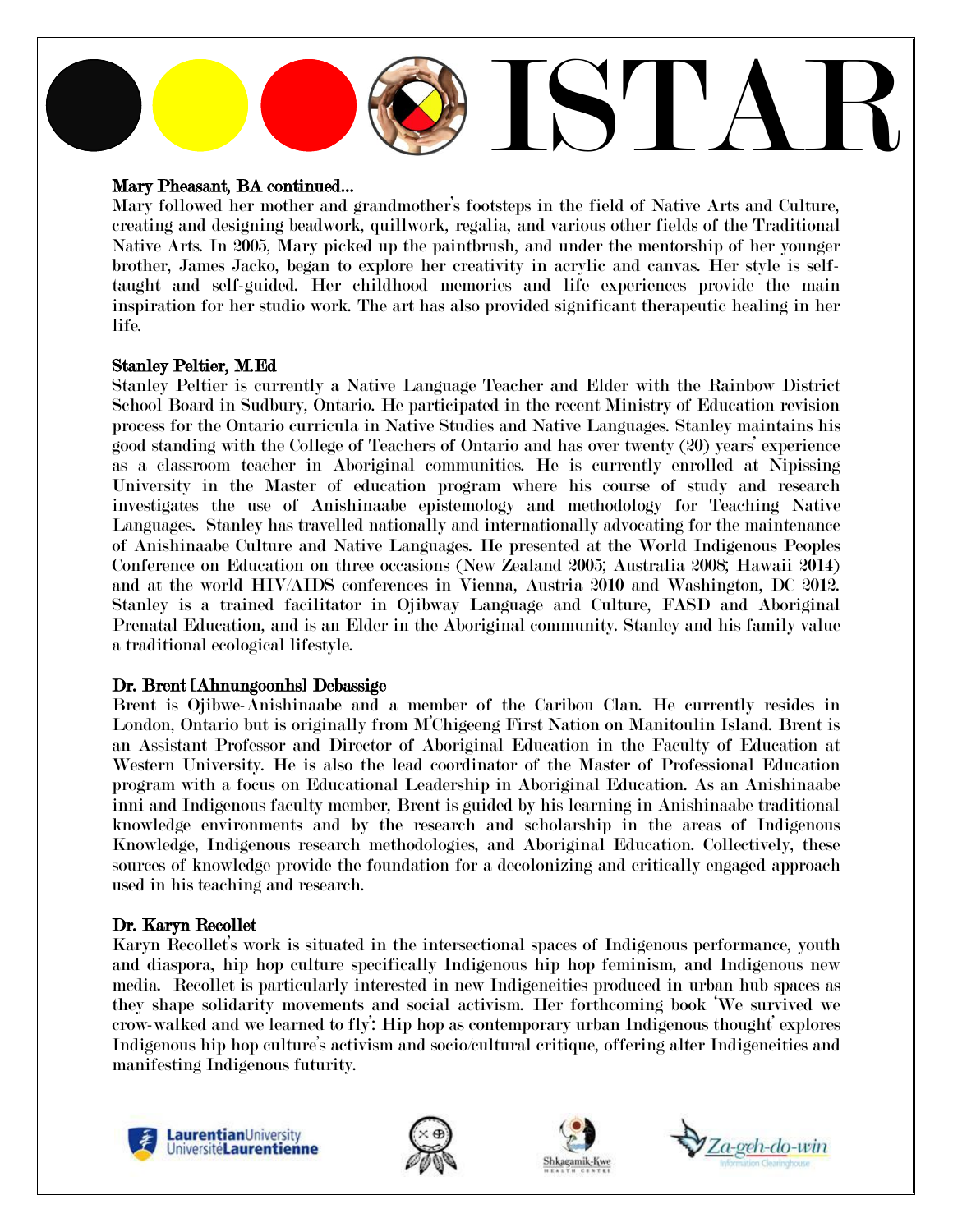# j ISTAR

# Joey-Lynn Wabie, MSW, RSW

Joey-Lynn Wabie is Algonquin First Nation from Northwestern Quebec. She completed her undergraduate and graduate degree at Laurentian University. She is currently a PhD Candidate in the School of Rural and Northern Health at Laurentian University. Her area of research focuses on traditional rites of passage with Indigenous women.

# Sharla Peltier,M.Ed

Sharla is from the Chippewas of Rama First Nation, Ontario, a member of the Loon Clan, and is a speech and language pathologist. She works for the Rainbow District School Board in the First Nation, Métis and Inuit Program as the Learning, Teaching Cultural Specialist. Sharla lives in Sudbury, Ontario with her husband, Stanley and they have four children and seven grandchildren. Sharla is a graduate of the Master of Education program of studies at Nipissing University. Her recent program of research illustrated the pragmatics of First Nations storytelling as she investigated the oral tradition with Anishinabe children and Elders. She currently is enrolled in the Interdisciplinary Human Studies PhD program at Laurentian University and is exploring Indigenous traditions of educational and cultural thought and experiences and the negotiation of space for Aboriginal perspectives within school contexts. Sharla has worked exclusively with First Nations for many years and enjoys the challenge of making speech and language services relevant to the Aboriginal population. She believes that Aboriginal people have a sacred voice and language from Creator and she promotes empowerment by working with the individual, family, and community to celebrate and enhance these gifts. Her publications capture her understandings gained from experience. She is cognizant of First Nations cultural and linguistic differences and advocates for consideration and understanding of home and community factors in evaluation and intervention aspects of professional practice. First Nation English dialects impact the Aboriginal student's language and literacy learning and Sharla provides educator consultation and training to facilitate use of appropriate teaching strategies and educational tools in the classroom. She has presented at national and international conferences and delivered numerous workshops for professionals and community practitioners working with Aboriginal children, families and communities.

### Cheryle Partridge, BSW, MSW, RSW

Cheryle is an Anishinaabe-Kwe from Wasauksing First Nation near Parry Sound, Ontario. She is very proud of the roles she plays within her family: daughter, sister, niece, cousin, auntie, partner, mother,grandmother, and great-grandmother. Cheryle has been a life-long advocate for social justice for Aboriginal peoples and she strives to live and abide by the Seven Grandfather Teachings and the Teachings of the Three Fires Midewiwin Society in her day-to-day life. Cheryle teaches in the Aboriginal culture-specific School of Indigenous Relations, formerly the School of Native Human Services, at Laurentian University in Sudbury. She has taught there since 1999. Her interests lie in traditional Anishinaabe knowledge, Aboriginal culture and tradition, Aboriginal mental health, and residential schools (as a second generation survivor). Cheryle believes that the key attributes for social workers are respect for others and respect for self. She emphasizes: "Being in this profession, you have to walk the talk. If you talk about the Seven Grandfather Teachings and the Social Work Code of Ethics, you have to live your life by them. Your actions have to mirror your words."







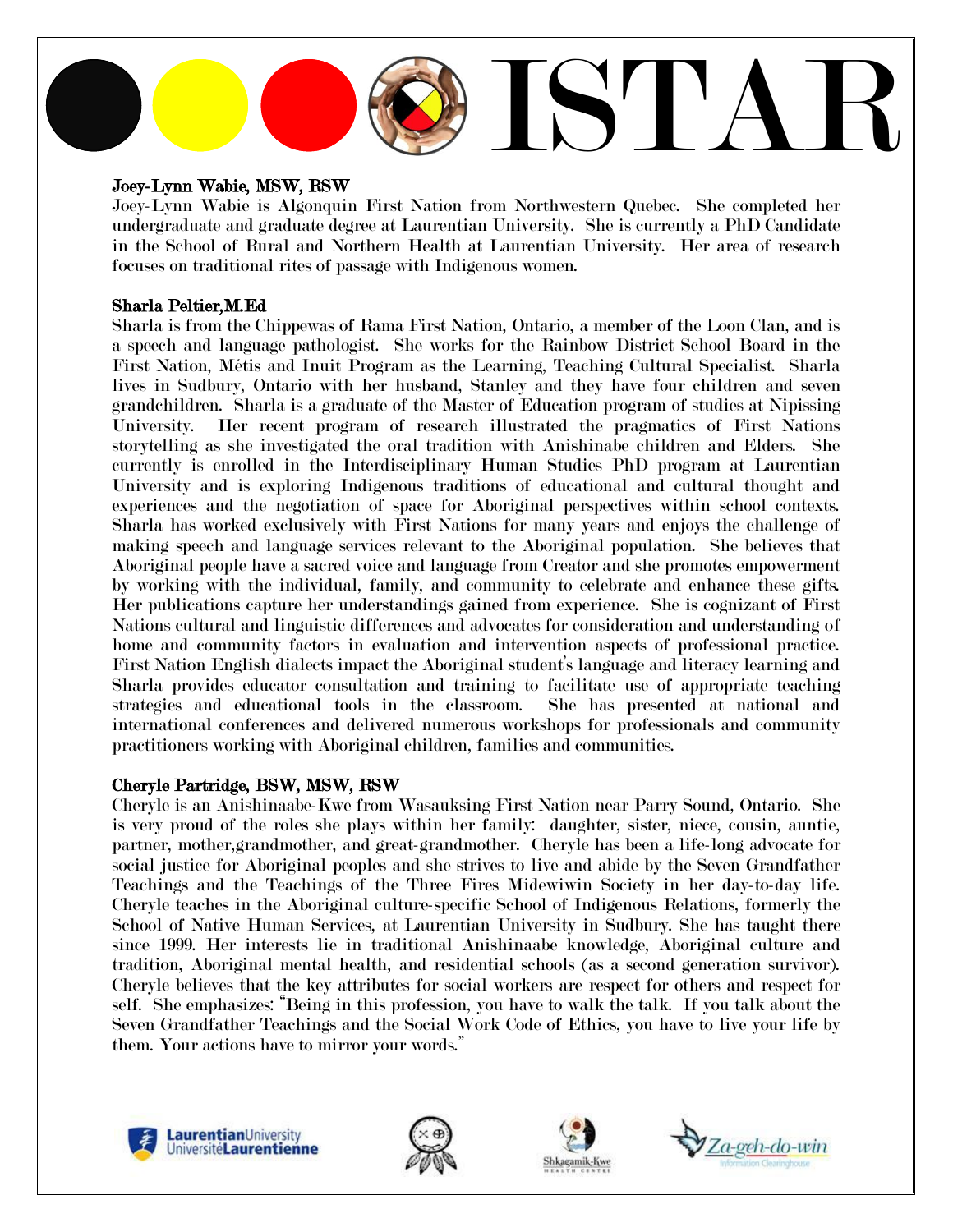

# Our Donors

We would like to thank our donors who have supported the ISTAR conference. Your support has ensured our conference is accessible to the community, students, and Elders.

Chi-miigwetch, merci, thank you.

(In alphabetical order)

### Aboriginal Student Affairs

Aboriginal Student Affairs offers an array of student centred services and supports offered include the writing centre, counselling, scholarship and bursary information, liaison services (education authorities and/or sponsorship organizations), Elders on campus, workshops, lecture series, and more.

### Associate Vice-President, Academic & Indigenous Programs

The Associate Vice-President, Academic & Indigenous Programs at Laurentian University is responsible for university faculty relations as well as leading the development of Indigenous academic development across various disciplines including the development of an Indigenous Education Centre dedicated to Indigenous learning, culture and scholarly pursuit at Laurentian University.

### Darren McGregor

Darren McGregor is Ojibwe First Nation from Sagamok First Nation and resides in Sudbury, Ontario. He works at N'Swakamok Native Friendship Centre where he is active in advocacy, traditional activities, and inclusion of family based programming. He is a member of the drum group Black Bull Moose Singers, volunteers within the community at various events and embraces his role as hunter/gatherer for his family and community.

### Dean of the Faculty of Arts

The Faculty of Arts brings together some 140 full-time faculty members at Laurentian University and its federated partners to offer degree programs in Sudbury, in Barrie and by distance. It is strongly committed to Laurentian University's bilingual and tricultural mandate which recognizes the French, English and Indigenous cultures of Northern Ontario.

#### Dean of the Faculty of Health and Acting Dean, Faculty of Education

The Faculty of Health is comprised of programs including Human Kinetics, Midwifery, Indigenous Relations, Nursing, and Social Work. Students are required to complete various hands-on work experiences including placements, co-op, internships and field education experiences.

The Faculty of Education has two strong programs in both of Canada's official languages: the English Concurrent Education program and the French Consecutive Education program which have been in existence for fifty years.







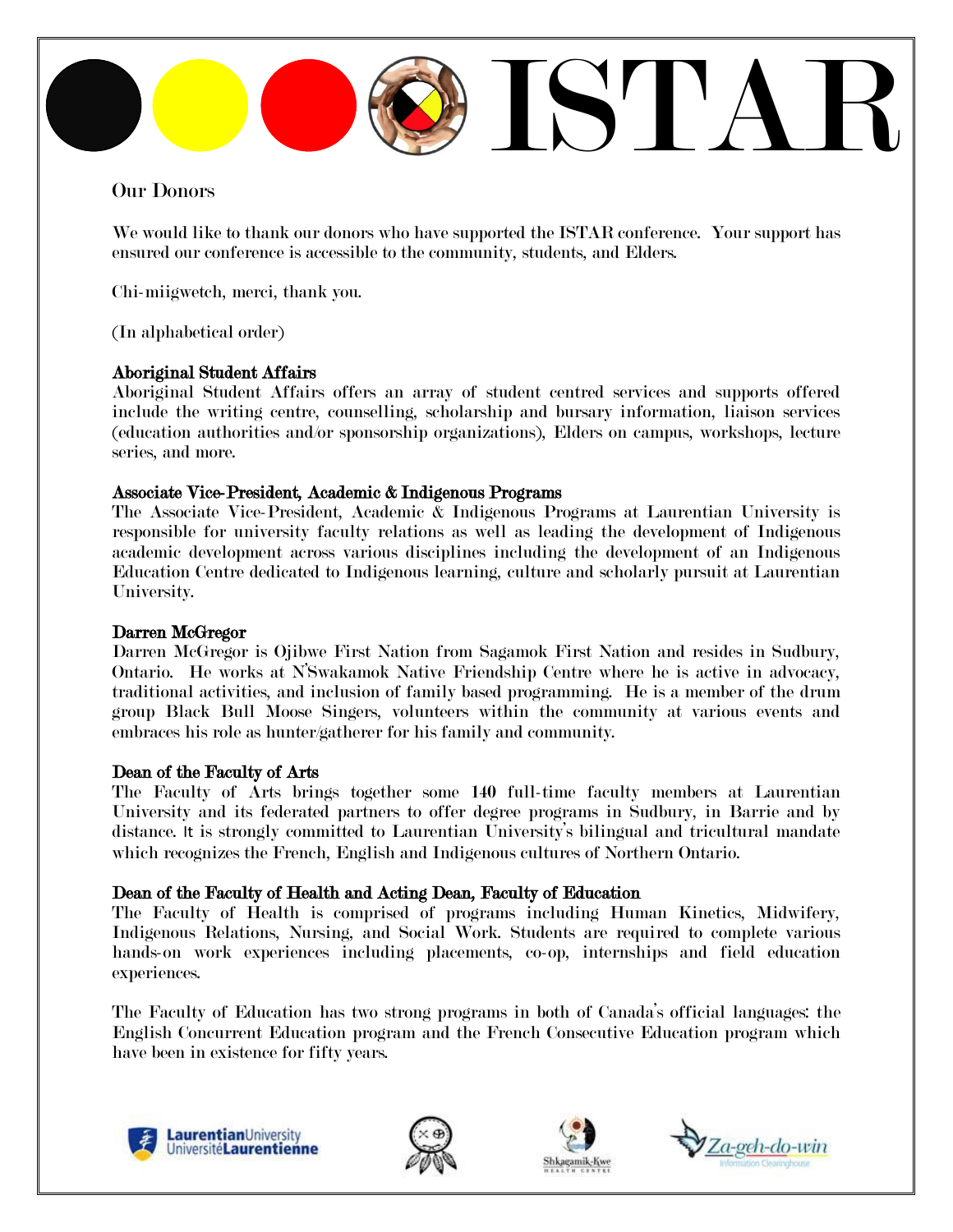

# Our Donors

# Goodman School of Mines

The Goodman School of Mines' vision is to be the University for the development of world-class credentials in the five key areas that define the mining cycle: mineral exploration, project feasibility, mine development, mine closure, and monitoring in the three key areas in society (People & Community, Environment & Ecology, Economy) that are impacted by it.

# Julie Wabie

Julie Wabie is Algonquin First Nation from Eagle Village First Nation where she works in payroll administration. Ms. Wabie lives in Kipawa, Quebec with her two children and husband. She enjoys spending time with her family doing traditional activities such as hunting, fishing, and camping.

### School of Indigenous Relations

The Indigenous Social Work Program is a culturally-specific program that is recognized and accredited by the Canadian Association of Social Work Education (CASWE). The goal of the program is to provide an accredited Social Work degree that offers knowledge, skills, and experience to work effectively with Indigenous and non-Indigenous communities.

### Vice President of Research and Creativity Office

The Research Development and Creativity Office provides students and faculty with information concerning all aspects of research and intellectual property.







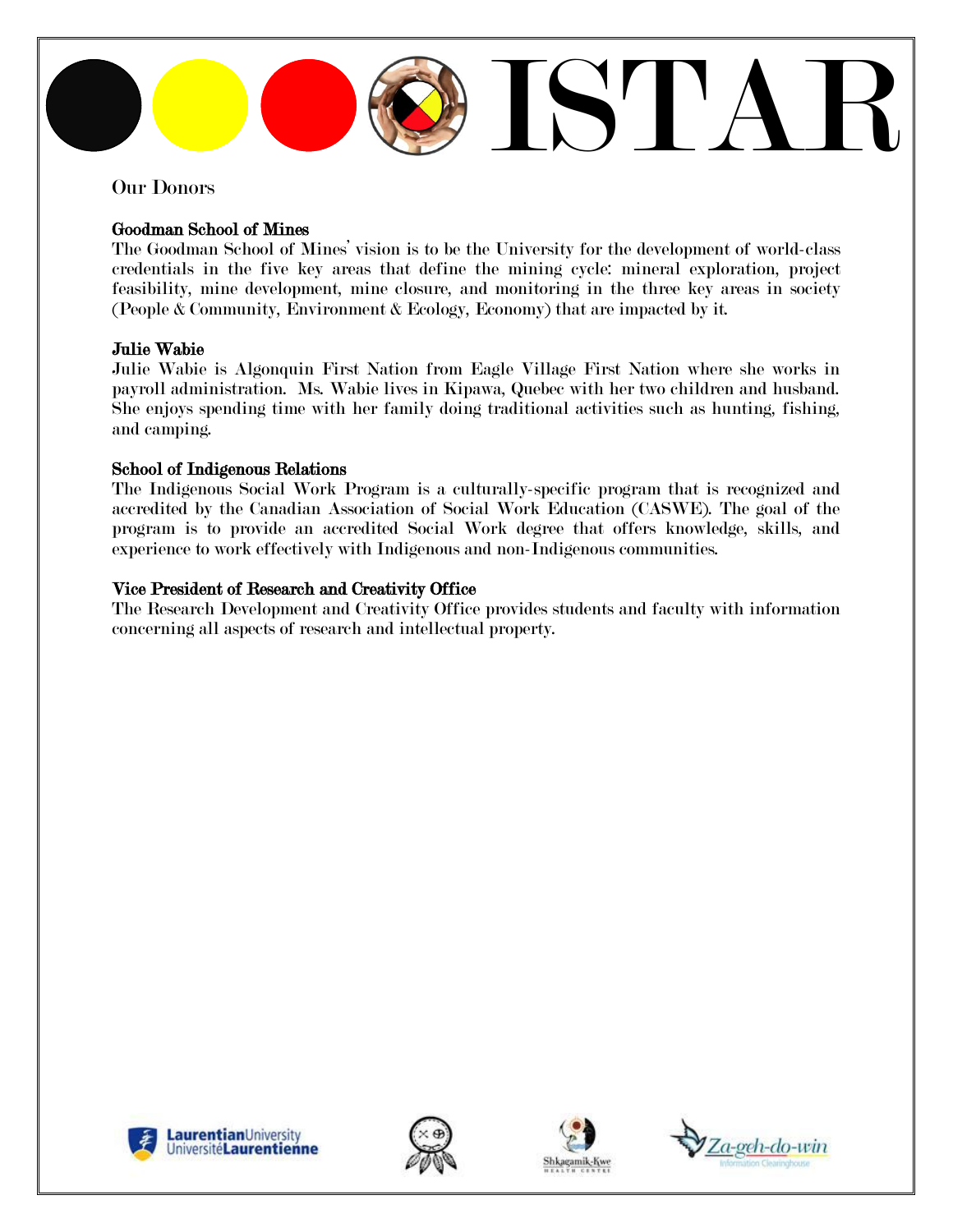

Notes